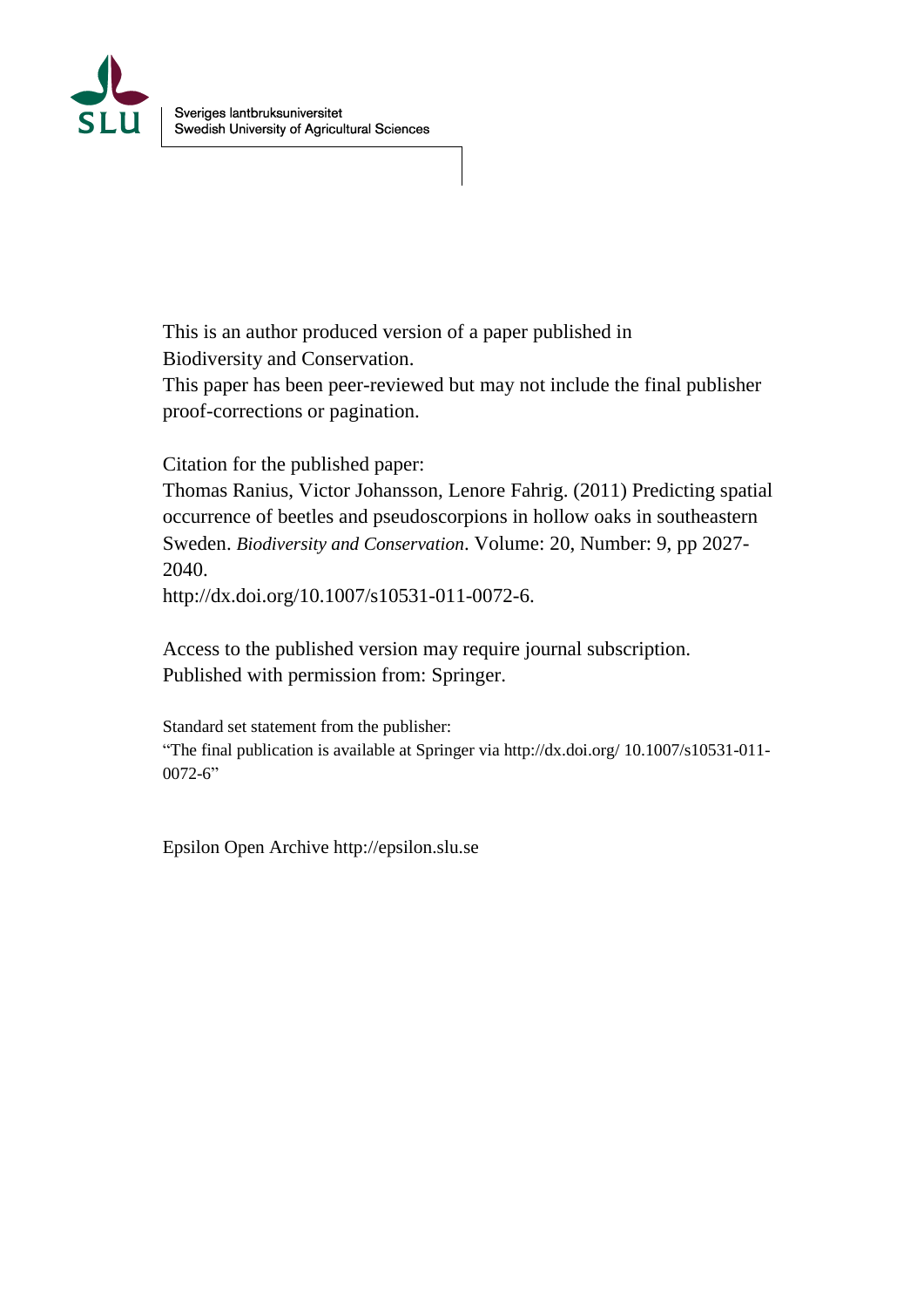Should be cited as: Ranius, T., Johansson, V. & Fahrig, L. (2011) Predicting spatial occurrence of beetles and pseudoscorpions in hollow oaks in southeastern Sweden. Biodiversity and Conservation 20: 2027-2040.

http://download.springer.com/static/pdf/462/art%253A10.1007%252Fs10531-011-0072- 6.pdf?auth66=1392714601\_fbd2eb9008b1df71ab71228710af65a8&ext=.pdf

# **Predicting spatial occurrence of beetles and pseudoscorpions in hollow oaks in southeastern Sweden**

Thomas Ranius<sup>a,\*</sup>, Victor Johansson<sup>b</sup>, Lenore Fahrig<sup>c</sup>

<sup>a</sup> Department of Ecology, Swedish University of Agricultural Sciences, Uppsala, Sweden <sup>b</sup> Department of Ecology, Swedish University of Agricultural Sciences, Uppsala, Sweden, Email: victor.johansson@slu.se

<sup>c</sup> Ottawa-Carleton Institute of Biology, Carleton University, Ottawa, Ontario, Canada Email: lenore\_fahrig@carleton.ca

Running head: Spatial occurrence of beetles and pseudoscorpions in hollow oaks

\* Corresponding author. Dep. of Ecology, SLU, Box 7044, SE-750 07 Uppsala, Sweden, Email: [thomas.ranius@slu.se,](mailto:thomas.ranius@slu.se) Phone: ++46-18-67 23 34.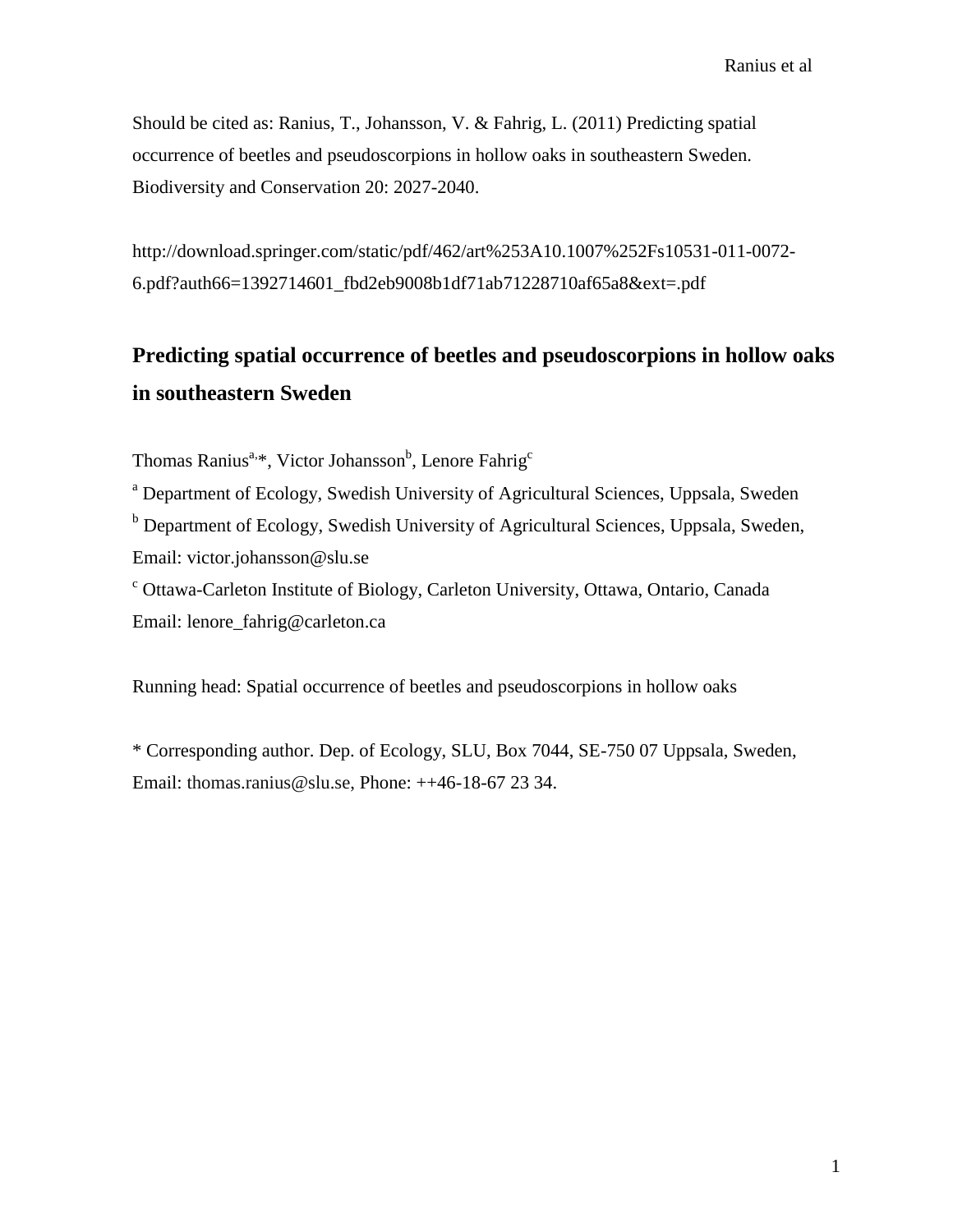## *Abstract.*

We modelled presence/absence per tree of beetles and pseudoscorpions living in tree hollows in relation to trunk circumference, habitat openness, and connectivity  $(=\text{density of hollow})$ oaks in the surrounding area), using data from 281 oaks. The presence/absence models were then used to predict species' occurrences in a county (11,600 km²) in southeastern Sweden. For eight of the nine species, the most parsimonious occupancy model included a positive relationship with connectivity and at least one tree characteristic. Occupancy underestimates from occurrence records - the ratio of the area of occupancy based on our predictive model to the area of occupancy based on occurrence records - varied between 3 and 83 among species when using occurrence records up to 1993, with significantly larger underestimates for smaller beetle species. Today (after extensive surveys), underestimation has decreased to  $1.3 - 25$ , confirming that calculations solely based on species occurrence records greatly underestimate the area of occupancy. We suggest this should be taken into account to a greater extent and in a clearer way than today when constructing redlists. The radius of the connectivity measure that generated the best fit varied between 135 m and 2,857 m among species, with longer distances for more threatened species. Consequently, preservation of the most threatened species (*Elater ferrugineus* and *Tenebrio opacus*) requires conservation efforts at larger spatial scales than required to protect *Osmoderma eremita*, which frequently has been used as an indicator and umbrella species.

Keywords: connectivity, *Quercus robur*, redlist, spatial occurrence patterns, scale, spatial extent

# **Introduction**

Red-listing aims at assessing species' extinction risks. Except for a very limited number of well-known species, red-listing is typically based on observational data, and only rarely on monitoring data of population trends or quantitative analyses of extinction risks (e.g. Hallingbäck et al. 1998; Komonen et al. 2008; Newton and Oldfield 2008). A difficult but important task is how to handle the fact that an unknown number of subpopulations are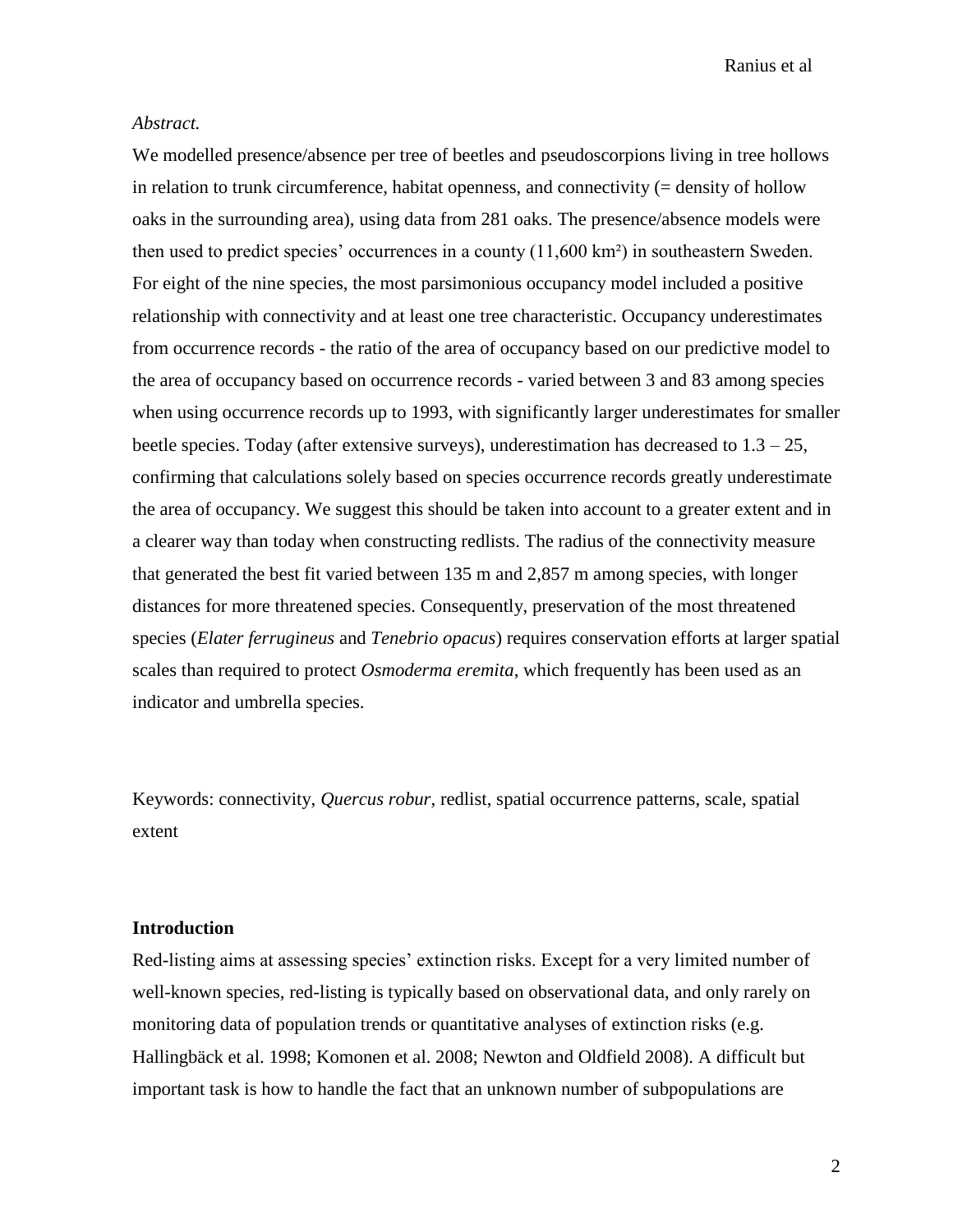unrecorded. In Sweden, for instance, "area of occupancy", a measure used in red-listing, is obtained by multiplying the area of grid squares with recorded occurrences with an estimated factor of underestimation. This factor is defined as the inverse of the proportion of all subpopulations assumed to have been recorded. However, this is not supported by empirical evidence; we are not aware of any study in Sweden or elsewhere that has estimated the proportion of all occurrences that have been recorded under different circumstances.

Our first aim of this study was to estimate the degree of underestimation of the area of occupancy of seven beetle and two pseudoscorpion species in Sweden. We did this by investigating how per-tree occurrence of each species is related to habitat openness, trunk circumference, and connectivity  $(=$  density of hollow oaks in the surrounding area). We then estimated factors of underestimation by comparing predicted occupancy to the localities that are known in 2009 to be occupied (after extensive surveys; Jansson 2006) and were known in 1993 years ago to have been occupied (mainly based on incidental records from amateur entomologists), in an 11,600 km²-large Swedish county, where hollow trees have been surveyed. We predicted a negative relationship between species body size and underestimation on the assumption that smaller species are harder to detect.

Metapopulation theory (Johst et al. 2002) and studies of butterflies (Kotiaho et al. 2005; Maes and van Dyck 2001) suggest that less mobile species are more susceptible to habitat loss than are more mobile species. However, some theoretical and empirical studies have shown the opposite; more mobile species can be more susceptible to habitat loss due to a higher risk of dispersal mortality (reviewed in Fahrig 2007).

Our second aim was to test whether the spatial scale of effect is related to redlist category across the nine species in our study. The scale of strongest effect is thought to be positively related with the movement range of the species (e.g. Schmidt et al. 2008). For this we first conducted multi-scale analyses of the effect of landscape structure (connectivity) on occurrence of each species. We then tested for a cross-species relationship between the spatial scale of effect of the landscape and red list category to determine whether species with smaller or larger scales of effect (i.e. dispersal ranges) are in higher redlist categories.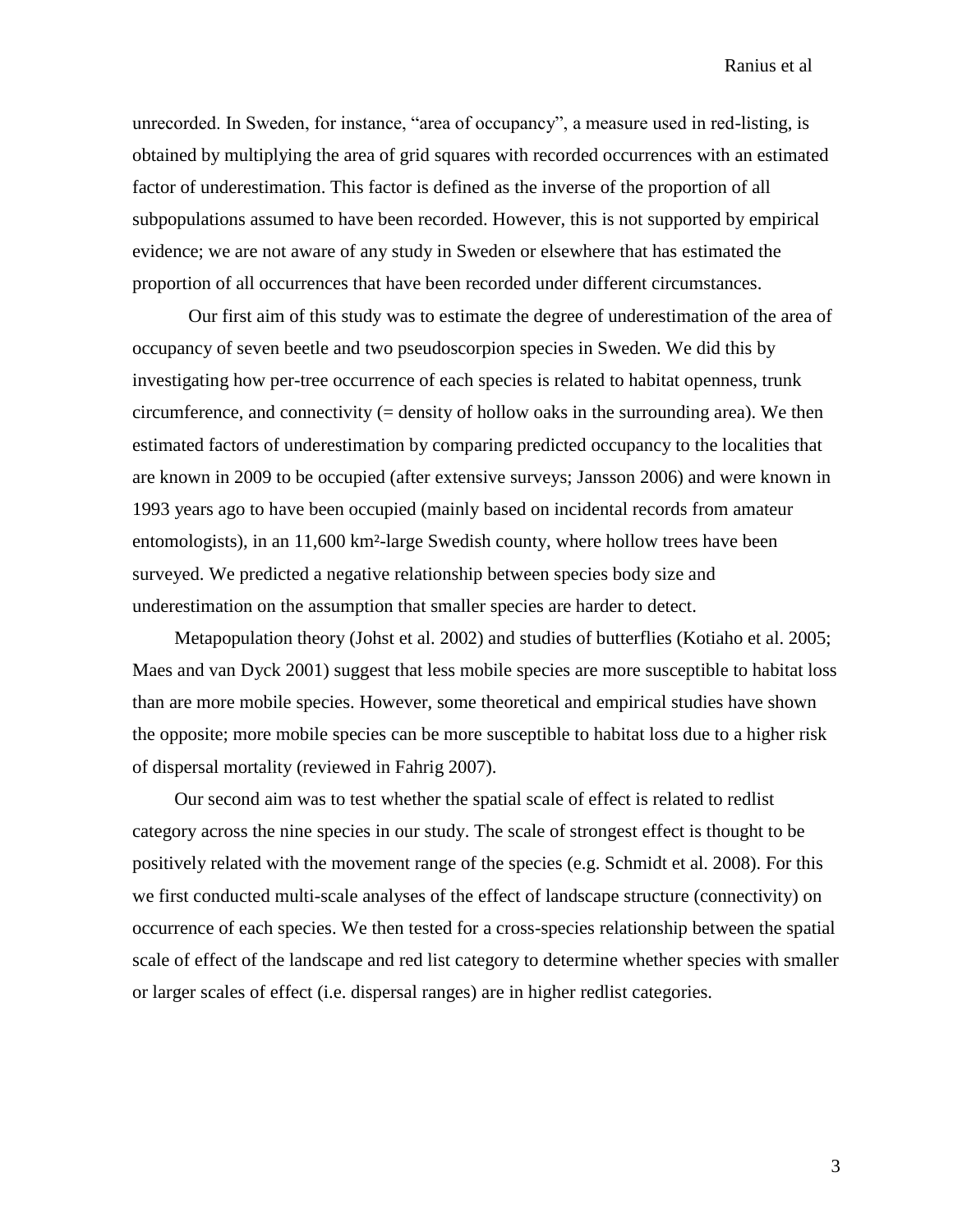## **Methods**

### *Collecting field data on invertebrates*

Five areas were surveyed, all in the county of Östergötland, southeast Sweden (Table 1; Fig. 1). Areas with large differences in the density of hollow oaks were selected, to obtain a wide variability in connectivity among the studied trees (cf. Eigenbrod et al. 2011). Before the invertebrate surveys, we identified potentially suitable trees by visiting sites with large or hollow trees, which we found using information from previous inventories (see Ranius et al. 2010, for details). In Omberg, Kättilstad and Bjärka Säby, pedunculate oak (*Quercus robur* L.) was by far the dominant tree species among hollow trees. In Skärkind and Sankt Anna there were also other tree species – birch (*Betula verrucosa* Ehrh.), aspen (*Populus tremula* L.), linden (*Tilia chordata* Mill.), and apple (*Malus sylvestris* (L.)). However, our observations of these hollows indicated that the amount of wood mould (i.e. loose material of dead wood in the tree hollows) they contain is generally low. Ranius et al. (2010) found a strong positive relationship between wood mould and species occurrence. Given the low volume of wood mould in non-oak species we chose to restrict our sampling to larger oak hollows. There are hollow-dwelling species for which other tree species are also important, but we avoided that problem by only analysing beetle and pseudoscorpion species that have been observed predominantly in hollows in oaks (>90 % of the findings made in the hemiboreal region in Sweden, according to a database provided by the Swedish Species Information Centre). We acknowledge that, to some extent, the very strong predominance for oaks in the observations may reflect that oaks have been surveyed more frequently than other species, although invertebrates have been surveyed in hollow trees of other species as well (e.g. Jansson 2006).

When estimating connectivity, we used data on the position of every hollow oak within the study landscapes and 4-km wide buffer zones around these landscapes. We combined a tree survey by the County Administration Board (Claesson and Ek 2009) with information from our own field survey to obtain data on the positions of all oaks with hollows containing at least 2 l of wood mould. The volume of wood mould was estimated by examining the hollows. When hollows were impossible to reach, trees with entrance holes with diameters > 10 cm were included. At least some of our study species have been observed also in trees with smaller entrance holes (e.g. *Osmoderma eremita*; Martin 1993), but it is not known how frequently this occurs. Trees with smaller entrance holes usually have amounts of wood mould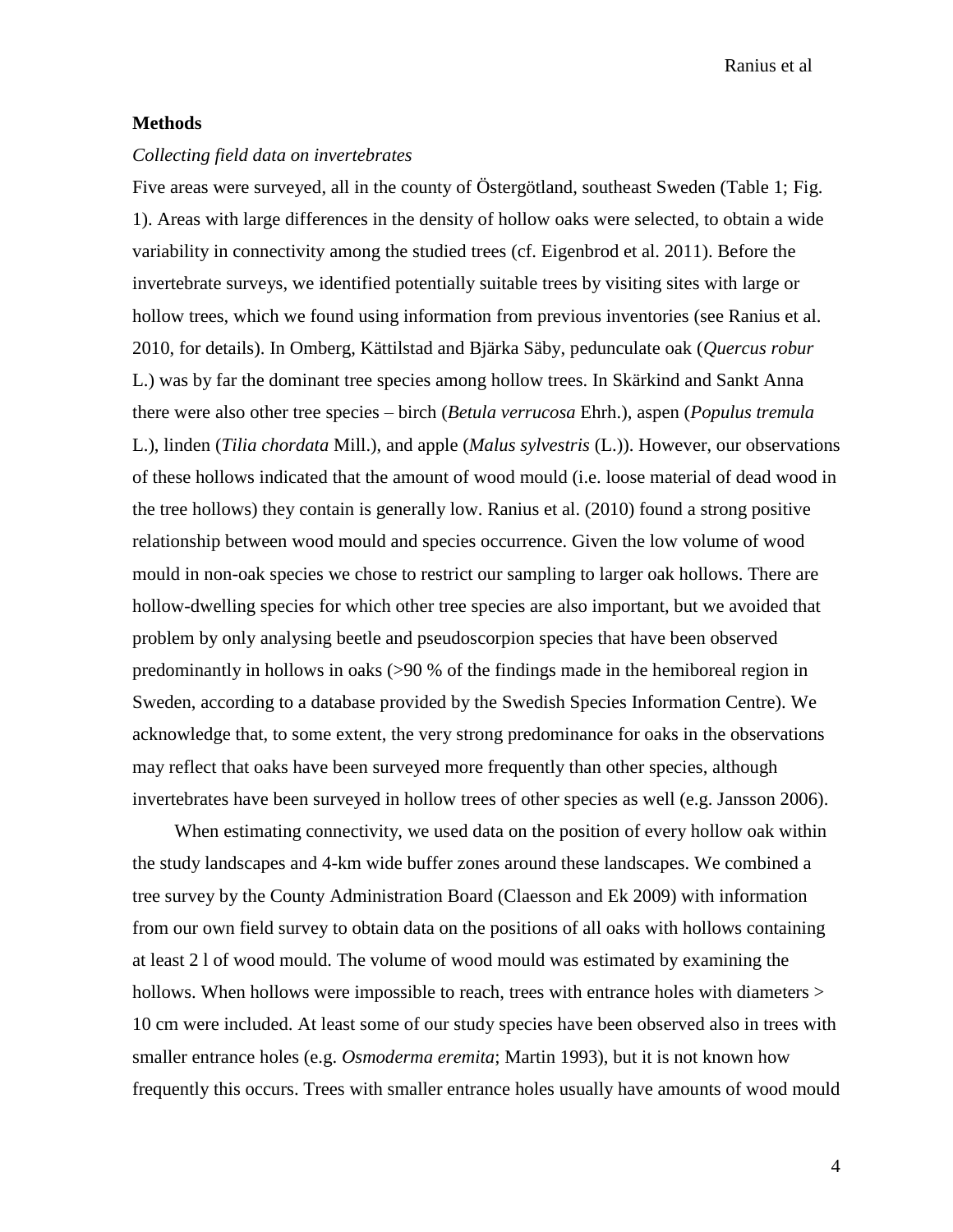that probably are too small for the study species, because there is a strong positive correlation between wood mould volume and size of the entrance hole (Ranius et al. 2009a). Connectivity was calculated by summing the hollow oaks with wood mould within a circle of a given radius; we calculated connectivity using radii within a range from 25 to 4,000 m. We identified the scale that generated the minimum residual deviance for the total model graphically, with an accuracy of 1 m. This has been found to be a surprisingly good connectivity measure for this study system, in comparison to more complicated connectivity measures (Ranius et al. 2010). Note we could not use connectivity measures that include species occurrence because we were using the prediction model in a landscape where we did not have species occurrence data available for most trees.

Sampling was done by taking eight litres of wood mould from a hollow in each tree (or the total volume, if less than eight litres was available). The wood mould was sieved, and spread out on a white sheet in the field. We examined the material for an hour, and then returned it to the hollow. Presence/absence of larvae (only possible to determine to species for *Osmoderma eremita* and *Elater ferrugineus*), adults (beetles and pseudoscorpions) or adult beetle body parts (elytra, pronota, or heads of beetles) was recorded. There is a strong correlation between the occurrence of adult beetle body parts and live adult beetles (Ranius and Nilsson 1997). As most of the species records are based on body parts that may remain in the trees over several years, at least for these species the result is not sensitive to the fluctuations of population sizes or weather between years. For the two pseudoscorpion species this sampling method seems to be efficient (Ranius and Wilander 2000), and a comparison of different sampling methods showed that this was the most efficient for the seven beetle species analysed (one species for which this method was not efficient was excluded from analyses; Ranius and Jansson 2002). Hollows up to 5 m from the ground were sampled. In Omberg and Skärkind, hollows at the ground level were avoided. In Kättilstad and Bjärka Säby, we sampled as many hollow oaks as possible (61 % and 46 % of all hollow oaks, respectively). In Omberg, Sankt Anna, and Skärkind, all trees in smaller stands were selected, while in bigger stands, trees were randomly selected (resulting in sampling of 14 %, 29 % and 16 % of all hollow oaks, respectively). For each tree, we measured two characteristics that have been found to influence the occurrence of the inhabiting species (Ranius and Wilander 2000; Ranius 2002a): habitat openness and trunk circumference. Habitat openness was the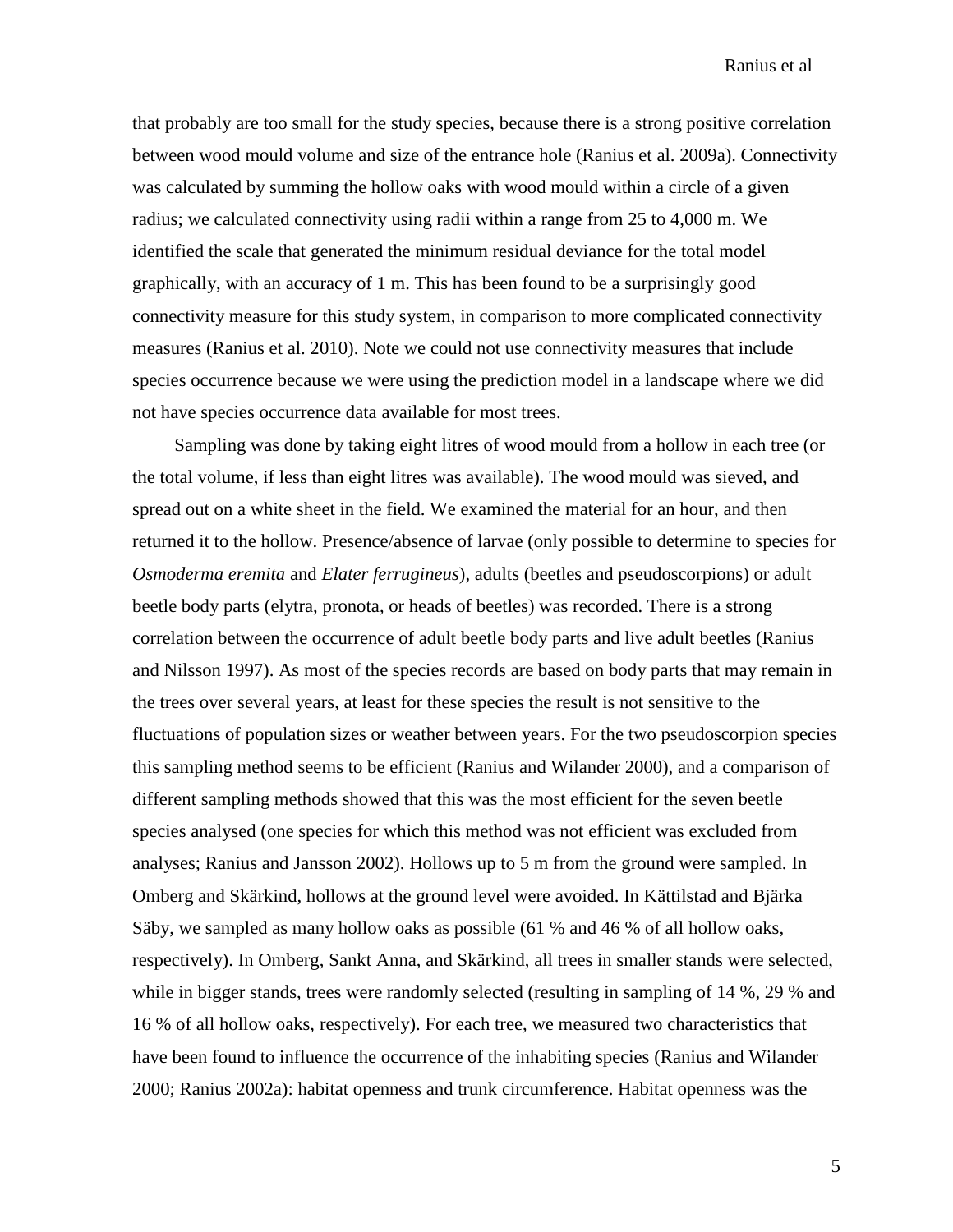vertical projection of the foliage at a 2 m wide zone around the tree crown:  $> 75\%$  (0), 25 % – 75 % (1) or < 25 % (2). The trunk circumference was measured 1.3 m above ground. In a previous analysis, we found that height above ground of the entrance, direction of the entrance, and wood mould volume also affected species occurrence (Ranius et al. 2010), but we did not include these variables in the present study, as the aim was to predict species occurrence in a whole county, and we did not have data on these variables for every tree in the county. We found no significant correlation  $(p < 0.05$ , Pearson correlation coefficient) between any of these three variables and connectivity at scales between 25 and 4,000 m, which implies that there is little risk that observed correlations between connectivity and species occurrence are due to confounding effects of these variables.

## *Fitting models predicting species occupancy*

We built two sets of models; the first was aimed at conservative tests of the local and landscape variables affecting occurrence of each species, and the second was to be used in making predictions of occurrence in landscapes not included in our study. For the first set we constructed generalized linear mixed-effect models with a binomial error distribution and a logit link function for each species (Quinn and Keough 2002). Species presence/absence per tree was the dependent variable, habitat openness, trunk circumference, and connectivity were the independent fixed factors and landscape identity was a random factor. By including landscape identity in the model, we took into account that the occupancy per study landscape may be affected by some unmeasured landscape-scale characteristic(s). We used these models as conservative tests of the effects of the tree variables and connectivity on species occupancy The tests are conservative because some of the variance actually explained by the fixed effects may in fact be attributed to the random effect for landscape identity, if the fixed effects differ among landscapes. For example, since the density of hollow oaks differs among study landscapes, connectivity is confounded to some extent with landscape identity, so part of any real effect of connectivity will be interpreted as a landscape identity effect rather than as a connectivity effect.

To make predictions to landscapes other than those where the data were collected, we therefore also fit models that did not include a random effect for landscape identity. Not only would it be impossible to include the effect of landscape identity when predicting occupancy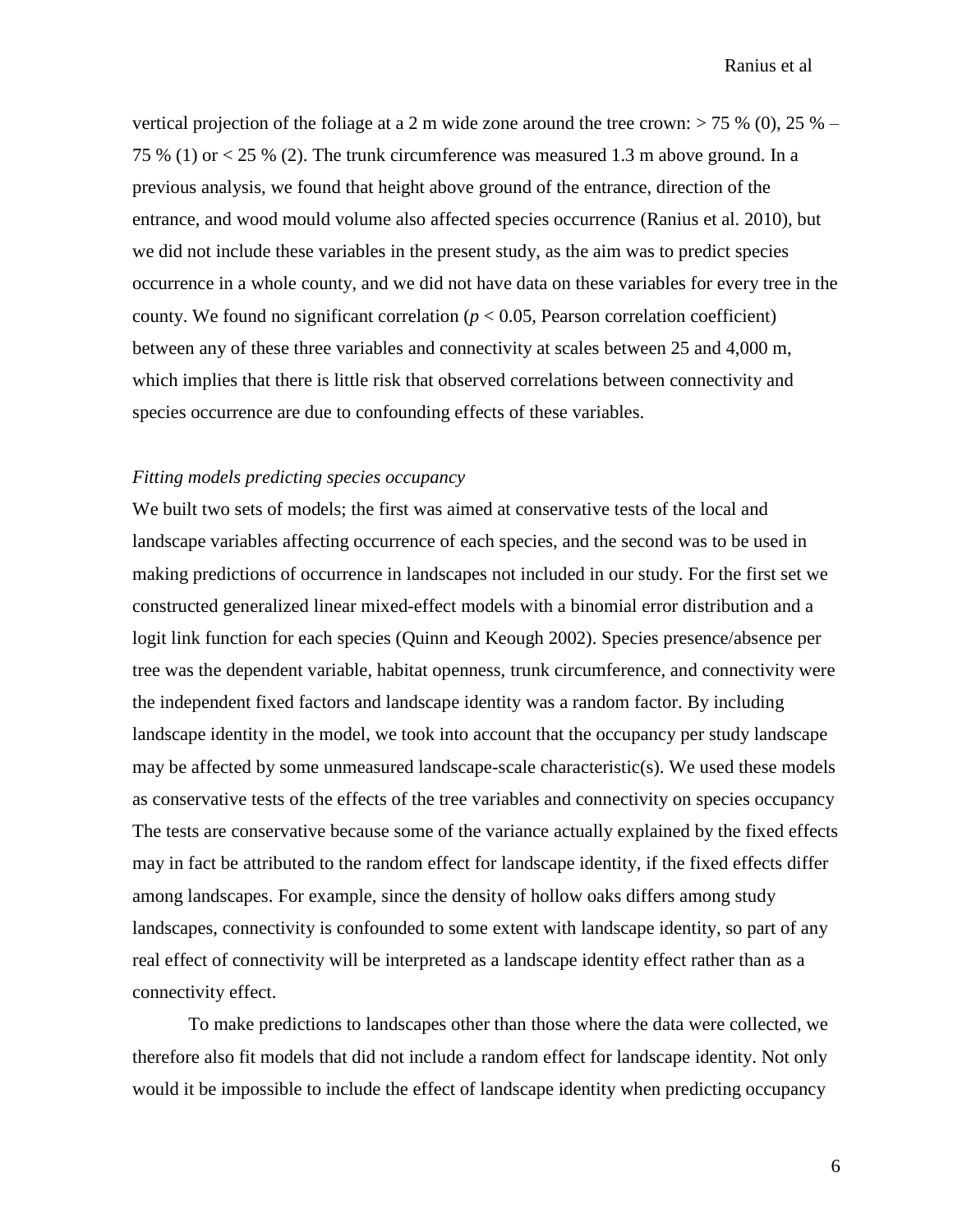in other landscapes but also, in making predictions to other landscapes, we wish to assume that the apparent effect of the tree variables and connectivity are actually attributable to those variables rather than to some other unmeasured variable(s) that differs among the sampled landscapes. We modelled species occupancy in relation to habitat openness, trunk circumference and connectivity using a generalized linear model with a binomial error distribution and a logit link function.

For the first set of models, landscape identity was included in the models irrespective of how it affected AIC, while the variables at the tree level were included only if they decreased the AIC value. The latter was also true for the second set of models in which landscape identity was not included. The AIC value was calculated as  $-2 \log-1$  ikelihood  $+ 2k$ , where *k* is the number of parameters in the logistic regression model plus one for the radius of the connectivity measure, as that was also estimated when fitting the model. For both sets of models, we calculated the explained deviance (%,the proportion of variability in a data set that is accounted for by the statistical model, which means it is an analogue to  $R^2$ ) and for the first set of models also *p* values (from log likelihoods) since here we were interested in testing hypotheses.

### *Predicting species occupancy in a whole county*

We used the predictive models (above) to predict species occupancy in the county of Östergötland, which is about 11,600 km². To predict occupancy of our study species, we used tree survey data from the County Administration Board (Claesson and Ek 1999). Using aerial photos, they have identified all sites where large trees might be present. These sites were surveyed on ground, and trees that are large or hollow were individually mapped. The County Administration Board had classified all presumed trees in terms of the tree's developmental stage, based on the size of their entrance holes. We tested their classification using the trees at our five study sites (see above). When we compared our field data with their data, we found that many of the trees they had classified as being in the earliest hollow stage (entrance hole < 10 cm) actually did not have any cavities, just shallow injuries. Furthermore, Sverdrup-Thygeson et al. (2010) found that the number of oak species was lower in trees in the earliest hollow stage, using the same classification as the County Administration Board. When we removed the trees in this class (42 % of all hollow oaks), remaining trees in the County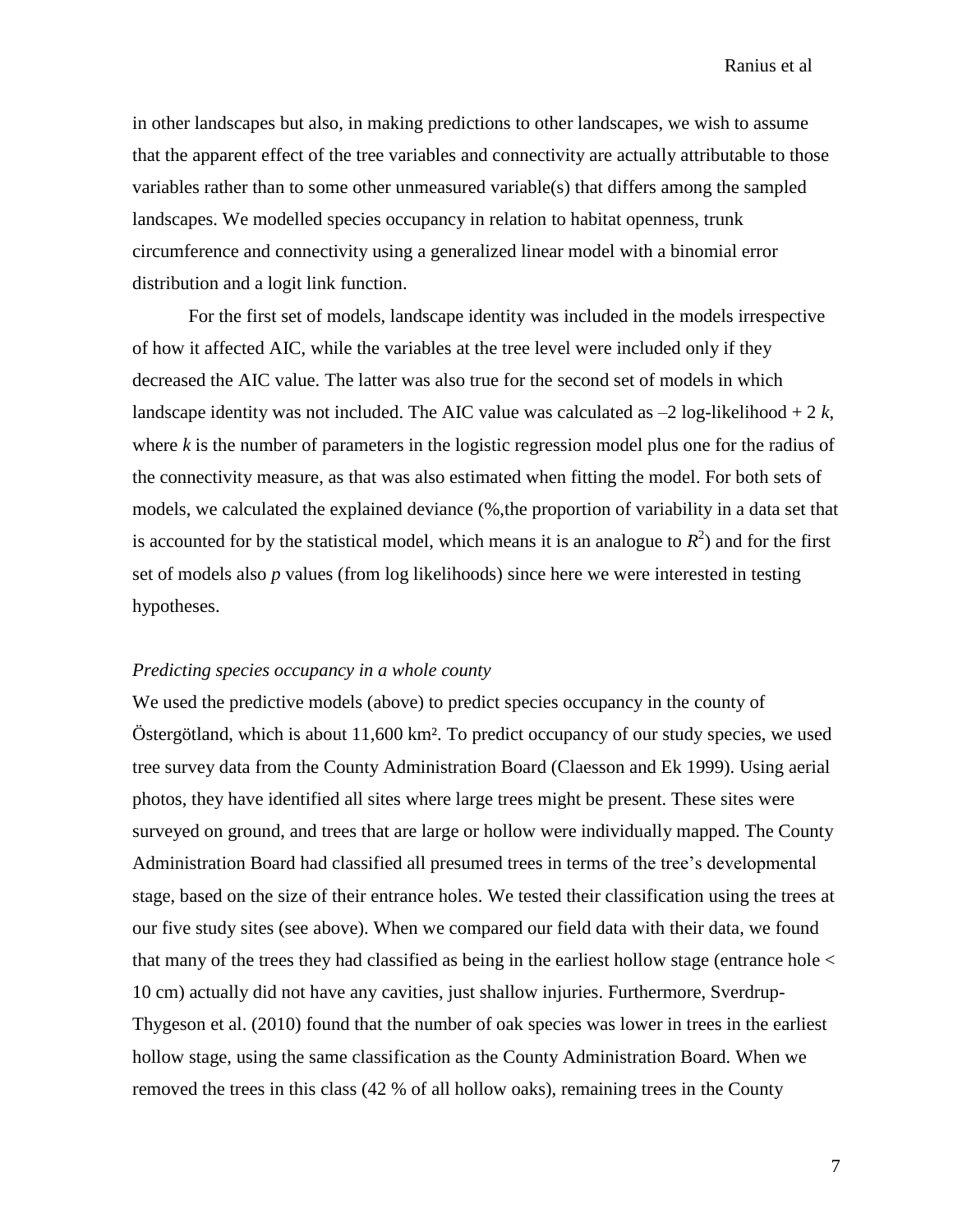Administration Board data set was reasonably similar to the set of trees that we had estimated to have enough wood mould to constitute habitat for the study species; the difference was less than 35 % for each of the five areas. Thus, when we used tree data from the County Administration Board we included only trees belonging to categories with at least one entrance hole > 10 cm. We also included only oaks (*Quercus robur* and *Q. petraea* (Matt.) Liebl.), which constituted about 30 % of all trees in these categories, because the study species have rarely been observed in other tree species. Trunk circumference, habitat openness, and connectivity (see above) were used in the statistical models as predictors of the probability of occurrence for each study species in each of the 9,835 trees. Since the height of the entrance hole was not estimated for these trees, we could not use that variable as a predictor. This means that we assumed that the probability of occurrence was the same in trees with hollows up to 5 m from the ground as in trees with hollows higher up. We have found that height has an effect on several of our study species (positive effect on the occupancy of four species, negative on one, in hollows 0–5 m from the ground; Ranius et al. 2010), and consequently this may result in some underestimation (or for one species overestimation) of the probability of occurrence. We overlaid a grid with a mesh size of  $2 \text{ km} \times 2 \text{ km}$  over the county of Östergötland, and summed the probabilities of occurrence for all the trees in each cell using GIS, to get the predicted number of occupied trees in each cell. We used 2 km  $\times$  2 km squares because this is the approach used in the red-listing process in Sweden (Gärdenfors 2009). The predictions were validated by comparison with known occurrences of the species. We assumed that when the predicted number was lower than a certain cut-off, the species was absent from the square, but when higher than this cut-off, the species was present. We compared the fit when using 1, 2, and 4 occupied trees as cut-off values, and used 1 as the cutoff in subsequent analyses, because it generated the best fit with field data for most of the species (see Results). Using this cut-off we predicted area of occupancy, recognizing that occupancy does not necessarily imply that the species is occurring in viable populations.

For each species, we calculated the factors of underestimation for 1993 and 2009 as the quotient between the predicted number of occupied squares and the number of squares with records known in 1993 and 2009. Old oaks constitute a long-lived and stable habitat, and therefore the change in habitat availability has been relatively small from 1993 to now. The species records come from a database managed by the Swedish Species Information Centre,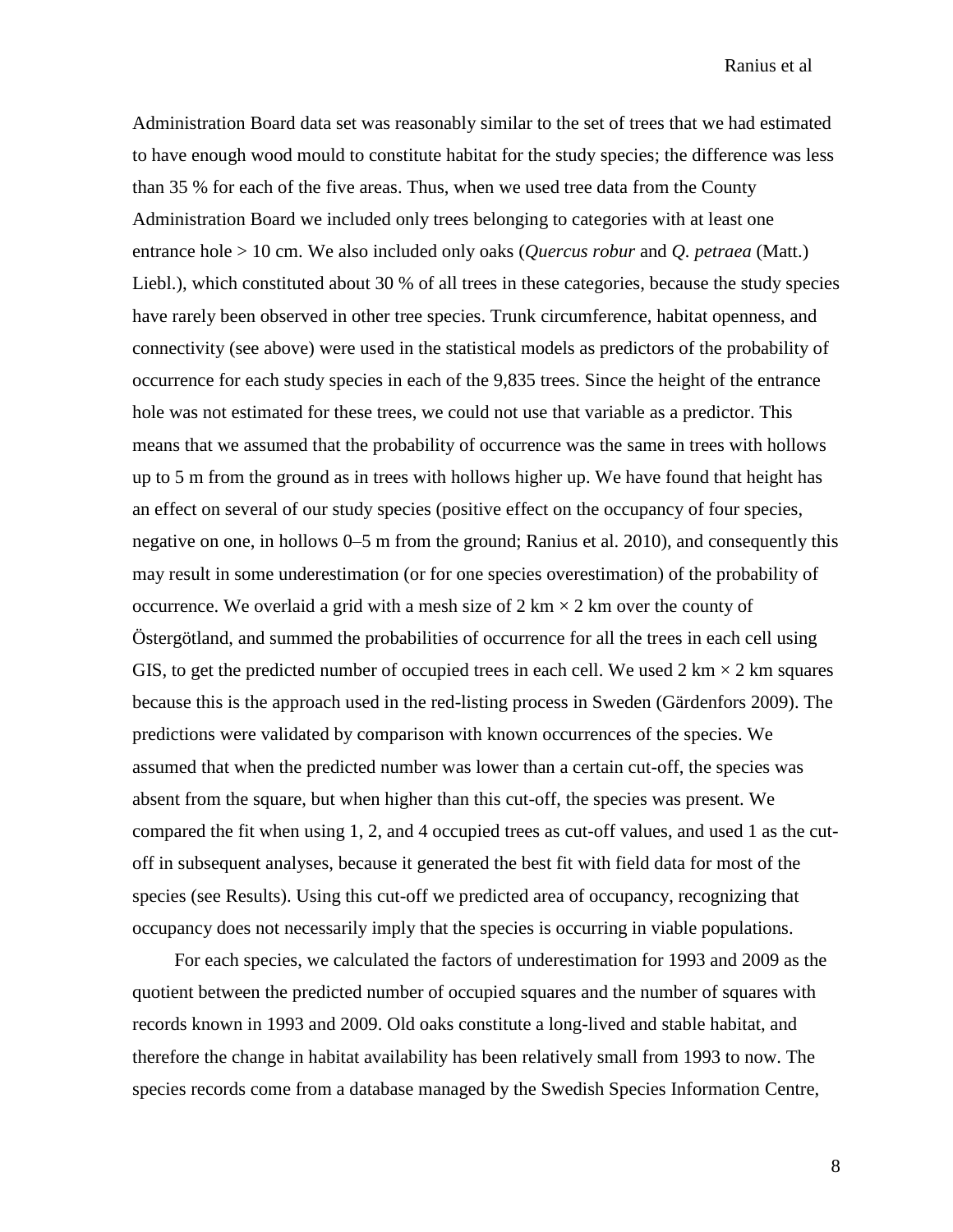and are the same data as used in the Swedish red-listing process. We excluded species data originating from the present study, to avoid dependence of data sets. The data base contains records from surveys, museums, and private collections. Up to 1993 there were no records made by any professional nature conservationists, and consequently almost all data were collected in a non-systematic way. However, even this dataset is quite extensive (Table 2) because entomologists have been interested for a long time in the beetle fauna in ancient trees (e.g. Jansson 1930); less attention has been paid to pseudoscorpions (see however Lohmander 1944). After 1993, systematic surveys of hollow oaks have been conducted using traps at about 100 sites, mainly in areas of conservation interest (Jansson 2006). In addition, at least ten amateurs have made significant records (Jansson 2006). One of the study species, *Osmoderma eremita*, has been surveyed with traps at about 150 sites (Antonsson et al. 2003). This makes Östergötland one of the most well-investigated counties in Sweden (Jansson 2006).

For body size of the species we used the mean values for adults given by Henriksen (1913), Hansen (1925; 1945), and Gärdenfors and Wilander (1992). Generalized linear modelling was conducted using R 2.9.0 (R Development Core Team 2009) and other analyses were conducted in SPSS 16.0.

# **Results**

For six of nine species, there was a statistically significant positive relationship with trunk circumference, and for two species there was a positive relationship with habitat openness (Table 3; Fig. 2). For eight of nine species, there was a statistically significant positive relationship with connectivity. The radius of the connectivity measure that generated the best fit with the data varied between 135 m and 2,857 m among species (Table 3). The more endangered a species is according to the red list, the better its occurrence pattern was explained by its statistical model, *i*.*e*., the bigger proportion of the deviance was explained by the model ( $p = 0.005$ , ordinal regression). Furthermore, more endangered species tended to have a larger radius of the connectivity measure that generated the best fit to the field data (*p*  $= 0.026$ , ordinal regression, Table 3).

More endangered species had smaller predicted areas of occupancy ( $p = 0.017$ , ordinal regression, Table 2). For all species, there was a strong positive relationship between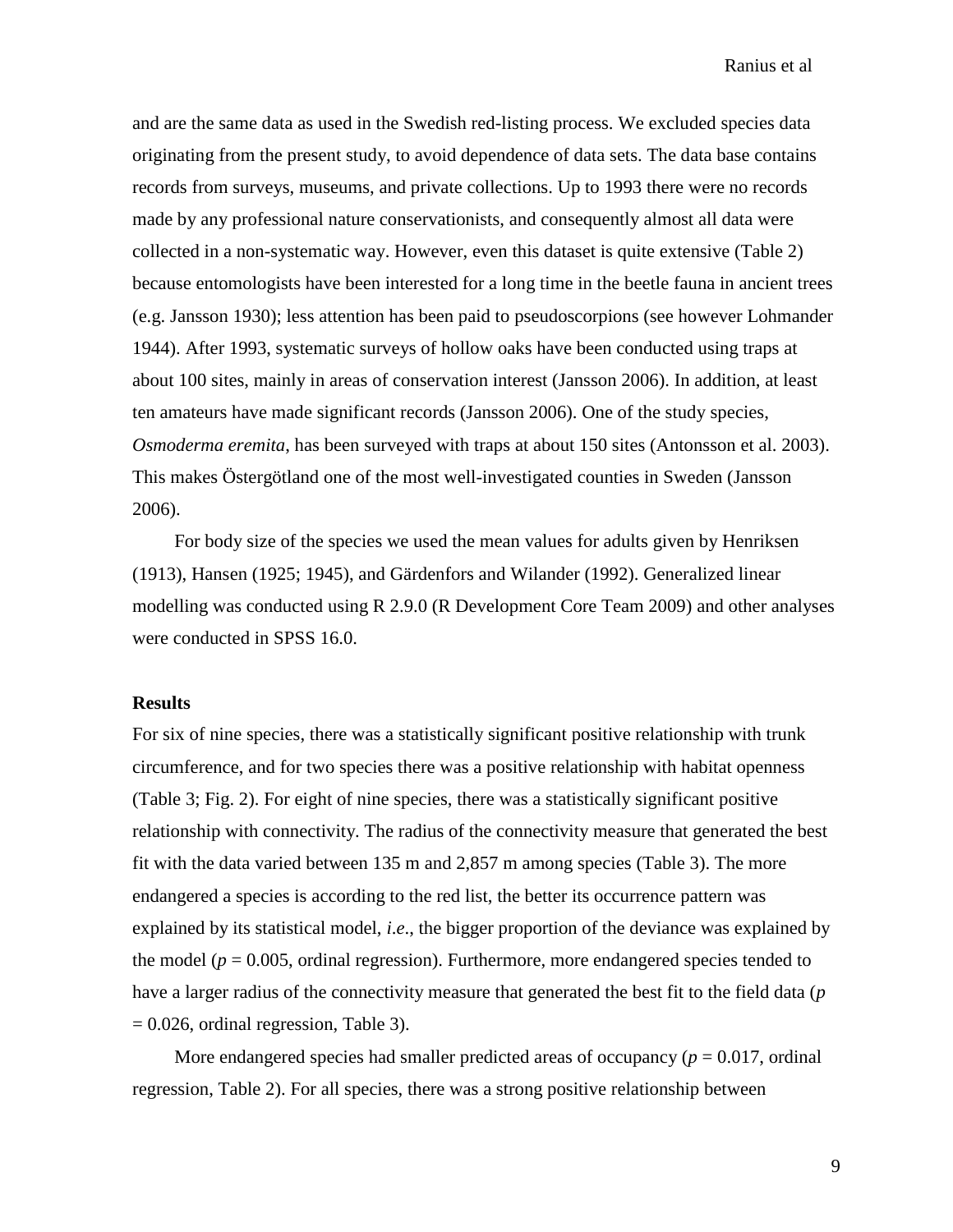predicted occurrence for each square and whether the species had been recorded there or not (Table 4; Fig. 3). For most species, the relationship between prediction and field data was stronger when one occupied tree was used as a cut-off, rather than when a higher cut-off level was used (Table 4). Therefore we used one occupied tree as a cut-off in all further analyses. A comparison between calculations based on our predictive models and species records up to the present suggested that the factors of underestimation were between 1.3 and 25. In 1993, before any systematic inventories had been conducted, the calculated factors of underestimation were between 3 and 83. When only considering beetles, smaller species generally had larger occupancy underestimates than larger species ( $p = 0.011$ , mixed-effect model, with year as random effect), but this relationship was not significant when the two pseudoscorpion species were also included  $(p = 0.13; Fig. 4)$ .

#### **Discussion**

Occurrence of invertebrates in hollow oaks is affected both by tree characteristics and connectivity (Fig. 2). Similar results have been obtained for tree-living bryophytes and lichens (e.g. Snäll et al. 2003; Löbel et al. 2006). The spatial scale of effect of habitat varied widely among species, but was of the same magnitude in this study in comparison to previous studies of saproxylic beetles (Holland et al. 2005, Schroeder et al. 2006, Franc et al. 2007).

The spatial scale of effect of connectivity on occupancy is thought to be positively related to the movement range of species (e.g. Schmidt et al. 2008). While this may seem inconsistent with the fact that the species with the largest spatial scale of effect was the pseudoscorpion *Larca lata*, which lacks the ability to fly, it is likely that this species travels long distances by phoresy (= hitch-hiking with flying animals; Poinar et al. 1998). This is consistent with the observed low genetic differentiation among local populations of this species, indicating that migration between them is frequent (Ranius and Douwes 2003). It has been argued that threatened invertebrates in hollow trees require conservation efforts very near or within occupied sites, because the dispersal range is low (Hedin et al. 2008). For one of the study beetles, *Osmoderma eremita*, a limited dispersal range has indeed been demonstrated by capture-recapture and telemetric studies (Hedin et al. 2008). However, we found other beetles associated with hollow trees, that are rarer and more threatened than *O. eremita* (*Elater ferrugineus*, *Tenebrio opacus*; Table 2), whose occupancies were related to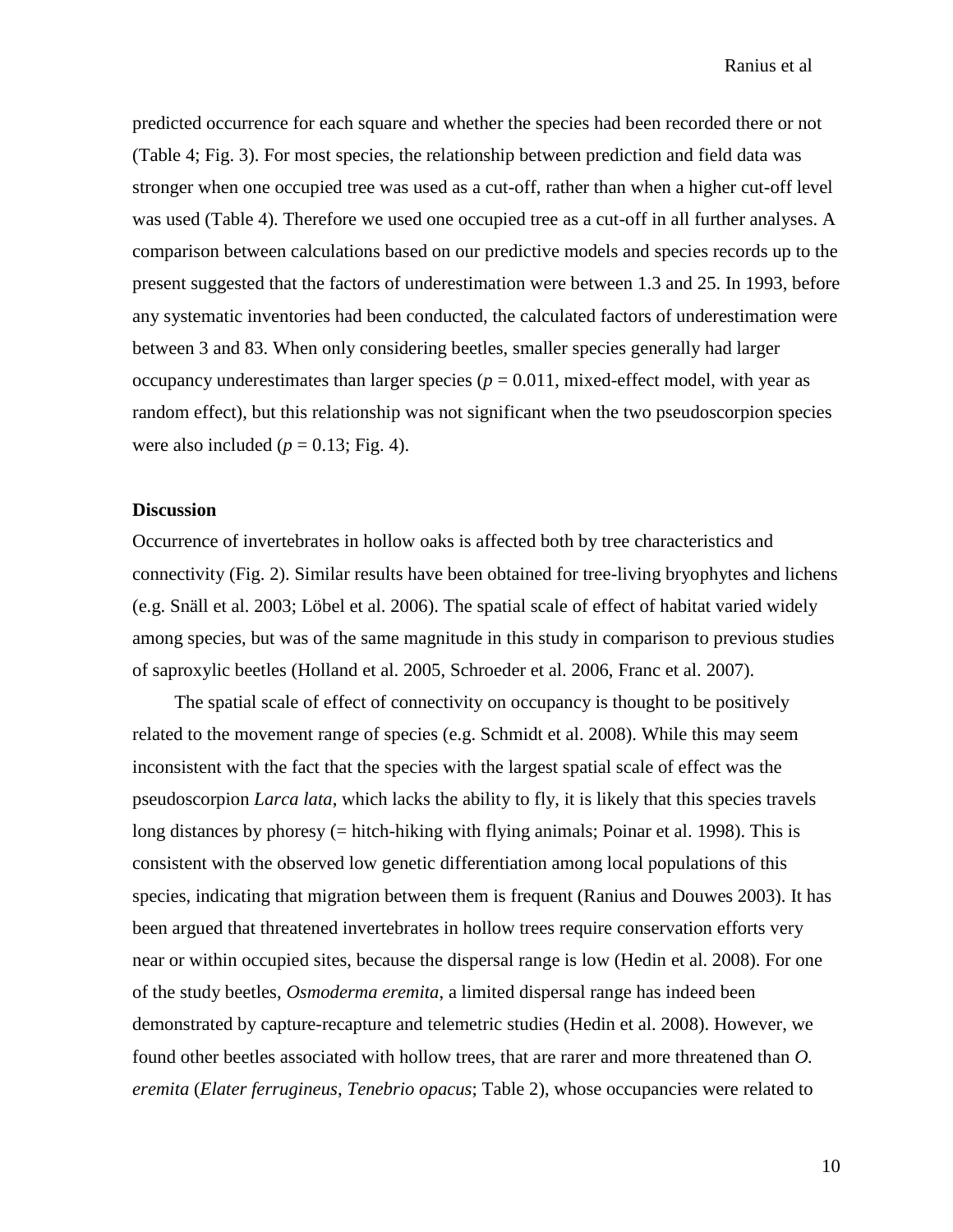connectivity at much larger spatial scales (Table 3). This indicates that, among our study species, the most threatened species actually disperse farther than less threatened species such as *O. eremita*. This is consistent with Thomas (2000), who found that the distributions of butterfly species with an intermediate mobility had decreased more than the distributions of both more mobile and more sedentary species. The reason why *E. ferrugineus* and *T. opacus* are more threatened than *O. eremita* may be that dispersal from oak woods and pastures is a poor strategy in today's fragmented landscapes, as it increases the risk for emigrants to die in the matrix, thus placing species with larger dispersal ranges at greater risk. However, the rarity of *E. ferrugineus* and *T. opacus* may also be due to other factors than migration mortality. For instance, it may be that these species tend to occur in smaller and more fluctuating populations (*E. ferrugineus*: Larsson and Svensson, in press), and for that reason need a larger network of hollow trees to get enough colonisations to compensate local extinctions (cf. Drechsler and Wissel 1998). We also note that since *Elater ferrugineus* is a predator, and larvae of *Osmoderma eremita* are one of its prey (Schaffrath 2003), our result is consistent with the idea that the experienced spatial scale is larger for organisms at higher trophic levels (Holt 1996).

To illustrate the differences among species in terms of the density of hollow oaks needed for a certain occupancy, we estimated for three species the density of hollow oaks required to obtain a probability of presence of at least 50 % in a suitable tree (here defined as a hollow oak with a diameter of 1.2 m, and the highest degree of habitat openness). For *O. eremita*, 69 hollow oaks per km² are required within a radius of 192 m, for *E. ferrugineus*, 38 hollow oaks per km² are required within a radius of 1,104 m, and for *T. opacus*, 10 hollow oaks per km² are required within a radius of 2,760 m. To obtain a continuous supply of hollow trees, younger trees are also required. A previous estimation has suggested that in an oak population with a stable age structure and only natural tree mortality (i.e. the highest density of hollow oaks possible to maintain in the long run, which we call "optimal oak pasture"), 7 % of the trees have hollows with wood mould (Jonsson and Ranius 2009), and the area needed for each oak is about 0.02 ha (cf. Ranius et al. 2009b). Consequently, for *O. eremita*, optimal oak pasture has to cover 20 % of the area within 192 m, which means an area with optimal oak pasture of 2.3 ha. For *E. ferrugineus* and *T. opacus*, the corresponding values are 11 % (42 ha within 1,104 m) and 3 % (69 ha within 2,760 m), respectively. In Europe, regions with such high densities of hollow trees are rare today, but such densities were probably rather common in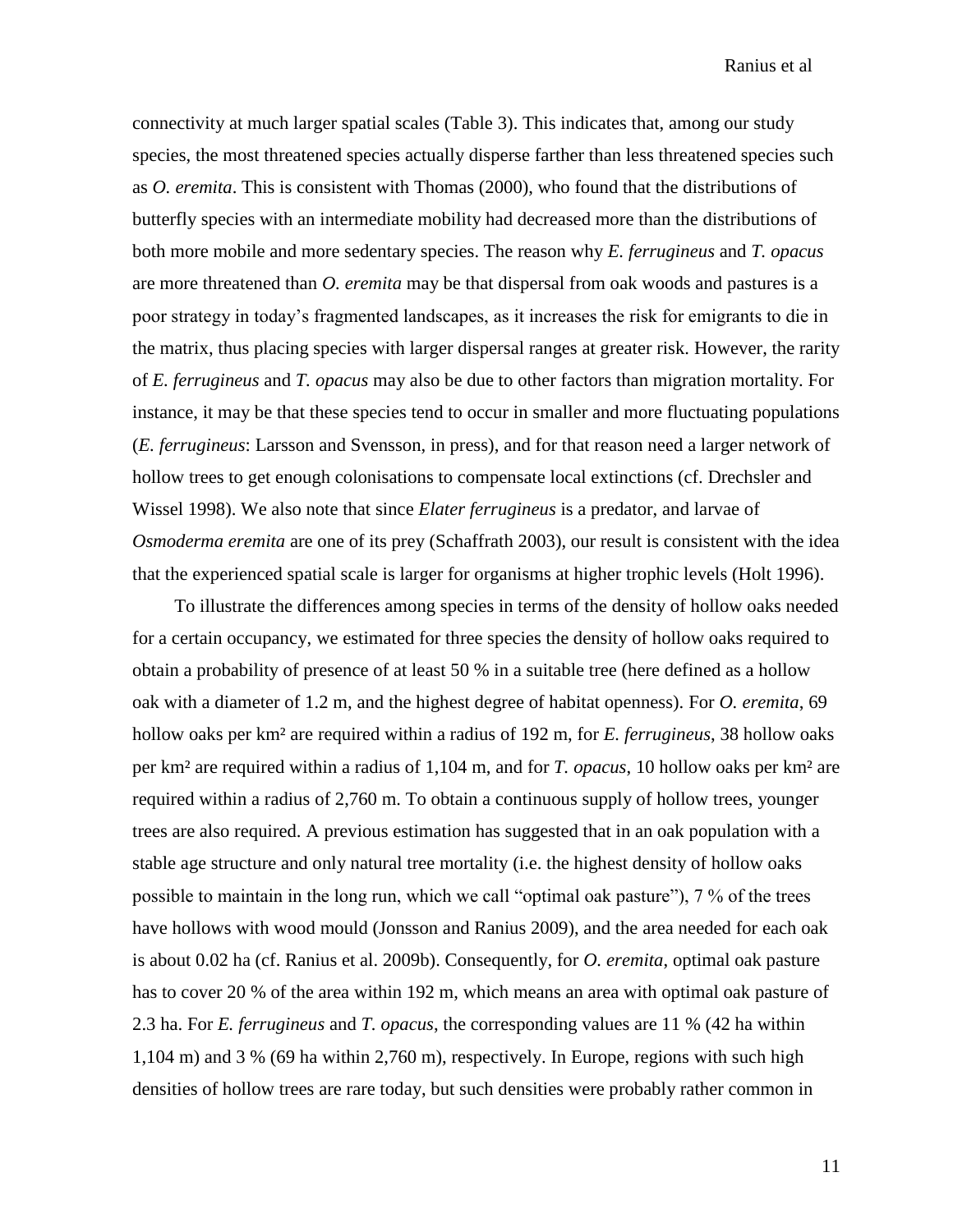the old-growth broadleaved forests that originally covered wide regions in Europe. Thus, these hollow oak-dwelling species, which today are regarded as rarities, may have been common in virgin forests of Europe.

For all species, there was a strongly significant relationship between predicted and observed occurrences (Table 4). The explained deviance was relatively low mainly because the observed occupancy was much lower than predicted (*i.e.* the underestimation was high). For all species except *L. lata*, at least 63 % of the occurrences were observed in squares for which occupancy was predicted, while in squares with no observed occurrences, absence was predicted in at least 81 % of the sites (Table 4). Thus, the recorded observations (all observations known except those used to fit our prediction model) validated the prediction model for all species, except *Larca lata*. The poor fit for *L. lata* may be because the predictive model underestimates its occupancy due to false absences in our data.

When knowledge about area of occupancy was based mainly on incidental records (up to 1993), the underestimation (total area of occupancy / known area of occupancy) was between 3 and 83. For our study species, extensive and systematic surveys have decreased the underestimations to levels between 1.3 and 25. However, the lowest underestimation factor was for *Larca lata*, whose occurrence was predicted for only a minority of all squares where it actually occurred (*Larca lata*, Table 4). With *Larca lata* excluded, the lowest factor of underestimation was 2.4. All our underestimation factors represent minimum values, as the underlying assumptions that these estimates rely on  $-i$ ) the species never use any other habitat than hollow oaks with entrances  $> 10$  cm, *ii*) there are no false absences in our invertebrate sampling, *iii*) the probability of occurrence is equal in trees with hollows up to 5 m from the ground as in trees with hollows higher up, and *iv*) all hollow oaks were found in the tree survey – are unlikely to be met in all cases. Among beetles, the underestimation was larger for the smaller species (Fig. 4). An explanation for this is that among these species, mean body size is probably positively correlated both with the probability of finding specimens in the field and their identifiability (T Ranius, pers obs). Similar relationships were suggested in an analysis of polypore fungi data, which found that identifiability and longevity of fruit-bodies were the major factors affecting the number of records of different species (Lõhmus 2009).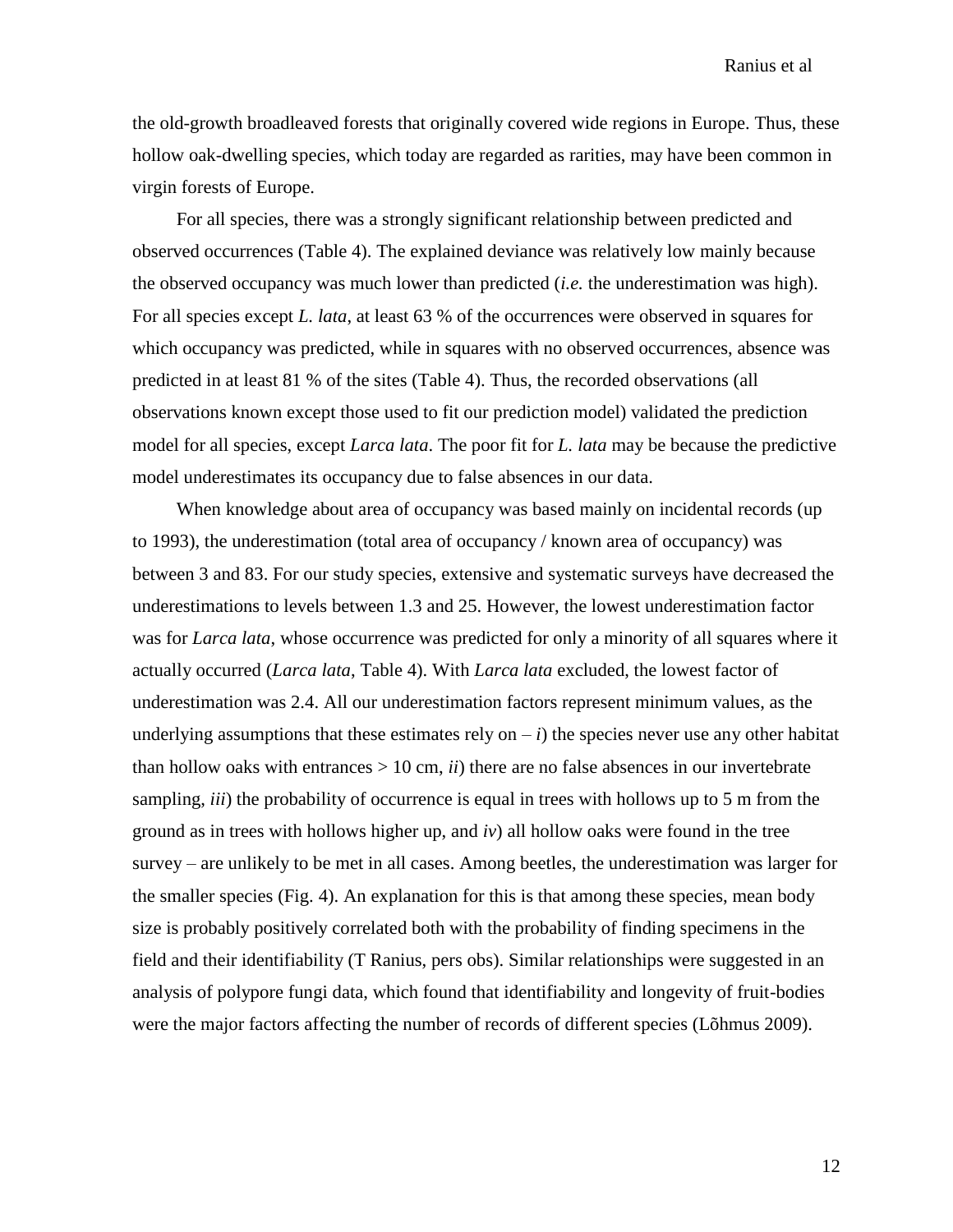### **Implications**

In the Swedish redlist the assumed factors of underestimation vary from 1 to 100, which are consistent with the magnitude of underestimation obtained in the present study. However, the Swedish redlist does not publish the factors of underestimation used for individual species (Gärdenfors 2010). In other cases, for instance IUCN's European redlist of saproxylic beetles, the potential underestimation of area of occupancy is not even considered (Nieto and Alexander 2010). The present study shows that calculations solely based on species records severely underestimate the area of occupancy. We suggest this should be taken into account to a greater extent and in a clearer way than today when constructing redlists. The generally high levels of underestimation imply that it is difficult to solve the problem of poor knowledge about threatened species simply by collecting more data on species records. Instead, a more fruitful approach is to model the habitat requirements of species based on intensive sampling in a restricted area, collect data on habitat availability, and use the obtained data to predict the current area of occupancy.

*Osmoderma eremita* has frequently been used as an indicator and model species representing a whole community of invertebrates associated with hollow trees (Ranius 2002b). This study shows that some species that are more threatened respond to habitat connectivity at a larger spatial scale than *O. eremita*. This suggests that to preserve all threatened species, conservation efforts will have to be conducted at larger spatial scales than the scale required to preserve *O. eremita*.

# **Acknowledgements**

Rickard Andersson (previously Baranowski), Per Wilander and Stanislav Snäll helped us with identification of beetle and pseudoscorpion species. The Swedish Species Information Centre provided data on species observations and The County Administration Board of Östergötland inventory data on hollow trees. The work was funded by Formas grant 2006-232 to TR.

# **References**

Antonsson K, Hedin J, Jansson N, Nilsson SG, Ranius T (2003) Läderbaggens (*Osmoderma eremita*) förekomst i Sverige. Entomol Tidskr 124: 225–240 [Occurrence of the hermit beetle (*Osmoderma eremita*) in Sweden. In Swedish, English abstract]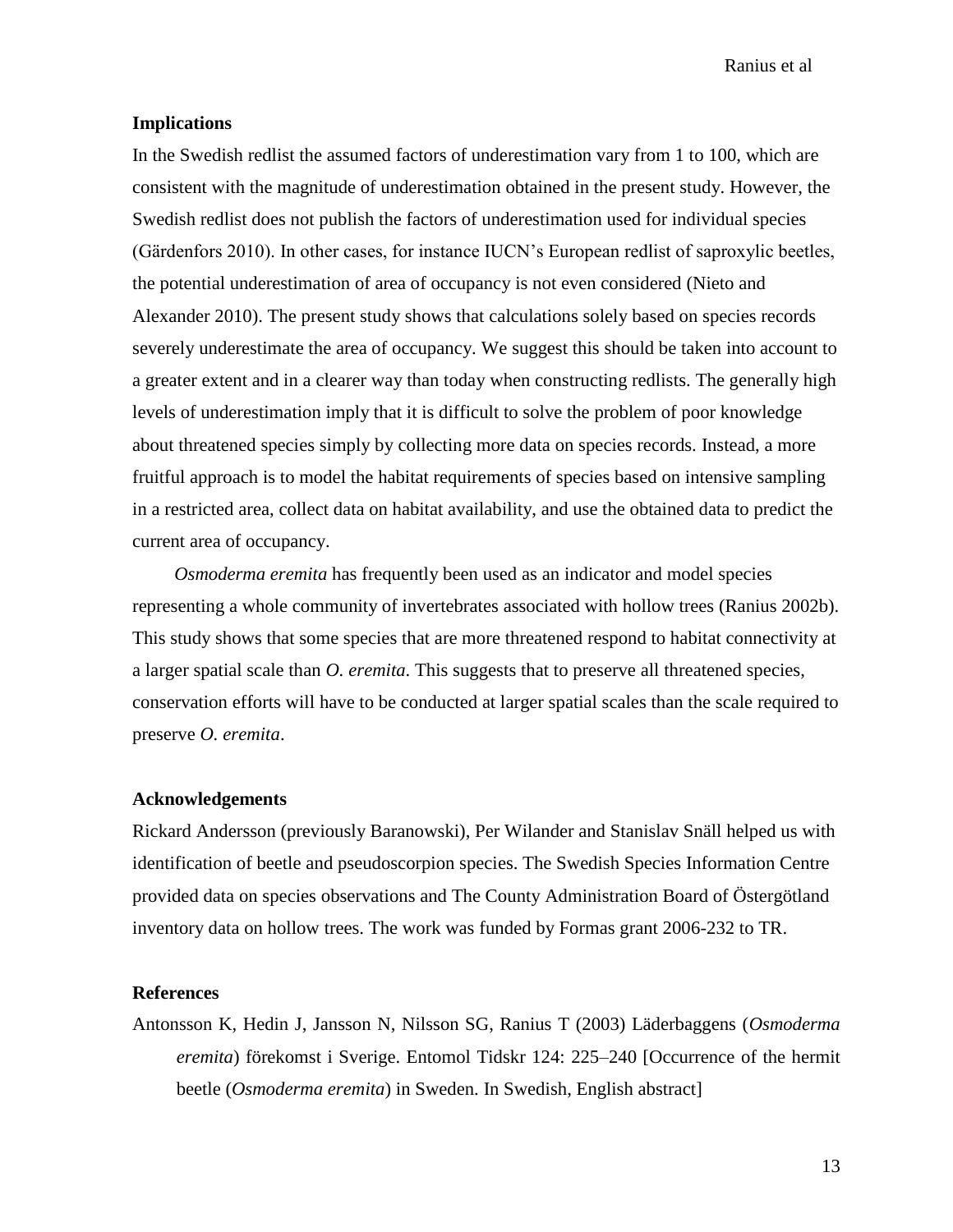- Claesson K, Ek T (2009) Skyddsvärda träd i Östergötland 1997-2008. Rapport 2008: 13. Länsstyrelsen Östergötland, Linköping [In Swedish]
- Drechsler M, Wissel C (1998) Trade-offs between local and regional scale management of metapopulations. Biol Conserv 83: 31–41
- Eigenbrod F, Hecnar SJ, Fahrig L (2011) Sub-optimal study design has major impacts on landscape-scale inference. Biol Conserv 144: 298–305
- Fahrig L (2007) Non-optimal animal movement in human-altered landscapes. Funct Ecol 21: 1003–1015
- Franc N, Götmark F, Økland B, Nordén B, Paltto H (2007) Factors and scales potentially important for saproxylic beetles in temperate mixed oak forest. Biol Conserv 135: 86–98
- Gärdenfors U (ed) (2010) The 2010 red list of Swedish species. Swedish Species Information Centre, Uppsala
- Gärdenfors U (2009) Manual och riktlinjer för rödlistning i Sverige 2010. Version 2009-06- 11. Swedish Species Information Centre, Uppsala [In Swedish]
- Gärdenfors U, Wilander P (1992) Sveriges klokrypare med nyckel till arterna. Entomol Tidskr 113: 20–35 [Swedish pseudoscorpions with a key to the species. In Swedish]
- Hallingbäck T, Hodgetts N, Raeymaekers G, Schumacker R, Sérgio C, Söderström L, Stewart N, Váňa J (1998) Guidelines for application of the revised IUCN threat categories to bryophytes. Lindbergia 23: 6–12
- Hansen V (1925) Danmarks fauna 29. Biller VI. Torbister. GEC Gads forlag, Copenhagen [In Danish]
- Hansen V (1945) Danmarks fauna 50. Biller XII. Heteromerer. GEC Gads forlag, Copenhagen [In Danish]
- Hedin J, Ranius T, Nilsson SG, Smith HG (2008) Restricted dispersal in a flying beetle assessed by telemetry. Biodiv Conserv 17: 675–684
- Henriksen K (1913) Danmarks fauna 14. Biller II. Pragtbiller og smeldere. GEC Gads forlag, Copenhagen [In Danish]
- Holland JD, Fahrig L, Cappuccino N (2005) Body size affects the spatial of habitat-beetles interactions. Oikos 110: 101–108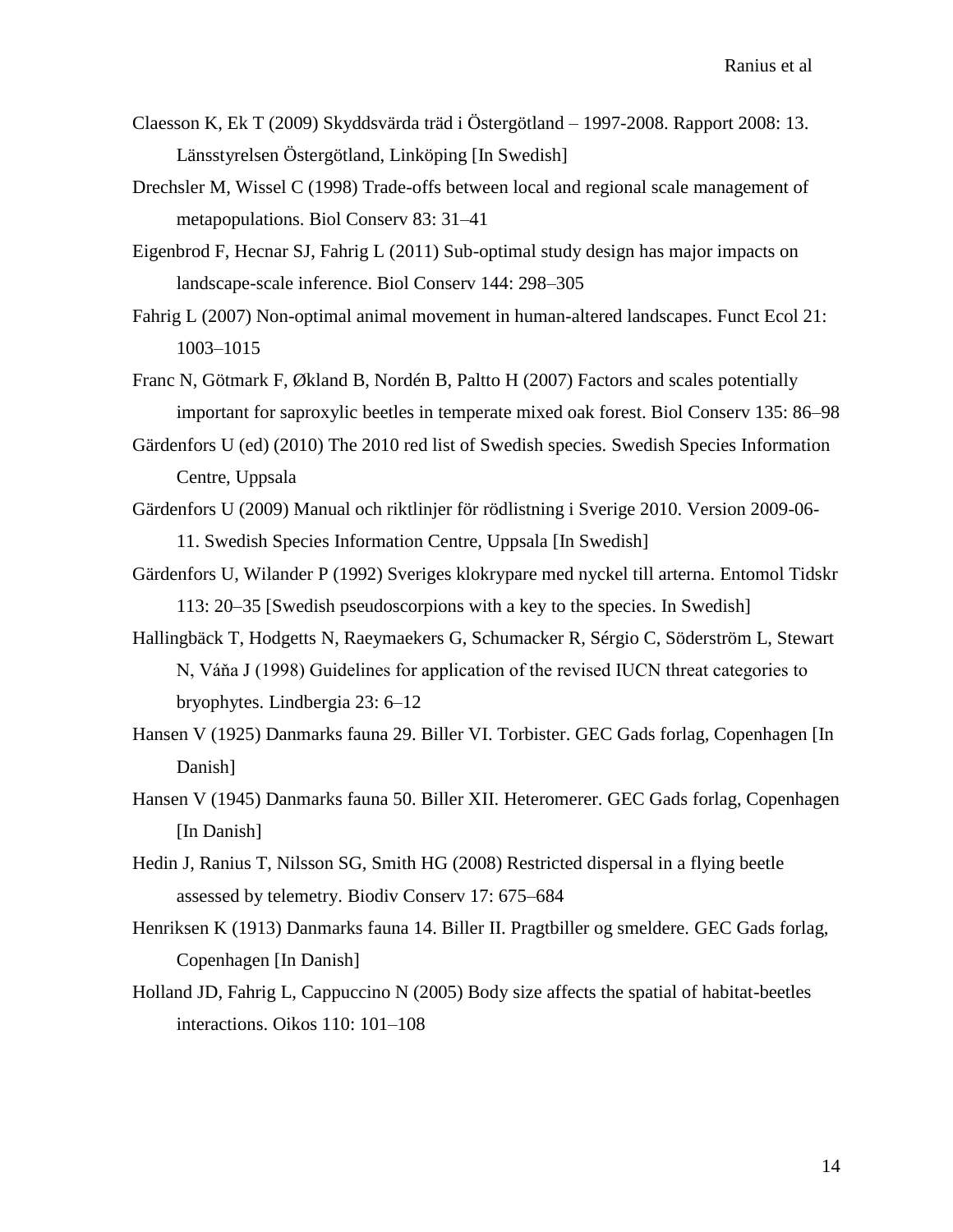- Holt RD (1996) Food webs in space: an island biogeographic perspective. In: Food webs integration of patterns and dynamics (eds: Polis GA, Winemiller KO). Chapman & Hall, London. pp 313-323
- Jansson A (1930) De gamla träden och deras inbyggare. Örebro läns naturskyddsförenings årsskrift, pp 61–68 [In Swedish]
- Jansson N (2006) Vedlevande skalbaggar, myror och klokrypare på gamla ädellövträd i Östergötland. Länsstyrelsen Östergötland, Linköping [In Swedish]
- Johst K, Brandl R, Eber S (2002) Metapopulation persistence in dynamic landscapes: the role of dispersal distance. Oikos 98: 263–270
- Jonsson BG, Ranius T (2009) The temporal and spatial challanges of target setting for dynamic habitats: the case of dead wood and saproxylic species in boreal forests. In: Setting conservation targets for managed forest landscapes (eds: Villard M-A, Jonsson BG). Cambridge University Press, Cambridge. pp 207–226
- Komonen A, Jonsell M, Ranius T (2008) Red-listing saproxylic beetles in Fennoscandia: current status and future perspectives. Endangered Species Research 6: 149–154
- Kotiaho JS, Kaitala V, Komonen A, Päivinen J (2005) Predicting the risk of extinction from shared ecological characteristics. P Natl Acad Sci USA 102: 1963–1967
- Larsson, MC, Svensson GP (2011) Monitoring spatiotemporal variation in abundance and dispersal by a pheromone-kairomone system in the threatened saproxylic beetles *Osmoderma eremita* and *Elater ferrugineus*. J Insect Conservation, in press. DOI 10.1007/s10841-011-9388-5
- Löbel S, Snäll T, Rydin H (2006) Species richness patterns and metapopulation processes evidence from epiphyte communities in boreo-nemoral forests. Ecography 29: 169–182
- Lohmander H (1944) Om klokrypare och gamla träd. Sveriges Natur p 95 [In Swedish]
- Lõhmus A (2009) Factors of species-specific detectability in conservation assessments of poorly studied taxa: The case of polypore fungi. Biol Conserv 142: 2792–2796
- Maes D, van Dyck H (2001) Butterfly diversity loss in Flanders (north Belgium): Europe's worst case scenario? Biol Conserv 99: 262–276
- Martin O (1993) Fredede insekter i Danmark. Del 2: Biller knyttet til skov. Entomologiske Meddelelser 57: 63–76 [In Danish, English summary]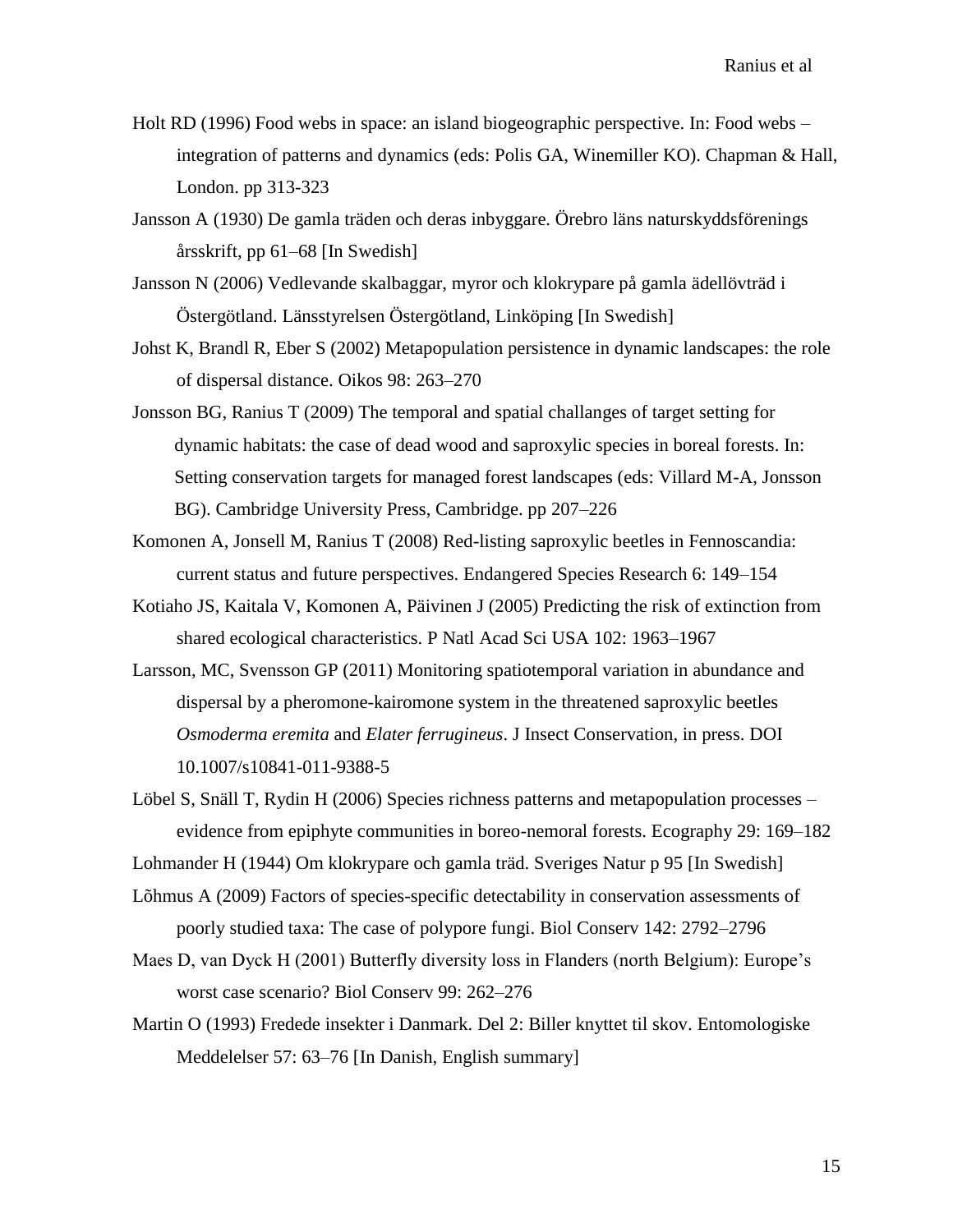- Newton AC, Oldfield S (2008) Red Listing the world's tree species: a review of recent progress. Endangered Species Research 6: 137–147
- Nieto A, Alexander KNA (2010) European Red List of Saproxylic Beetles. Publications Office of the European Union, Luxembourg
- Poinar GO Jr, Ćurčić BPM, Cokendolpher JC (1998) Arthropod phoresy involving pseudoscorpions in the past and present. Acta Arachnol 47: 79–96
- Quinn GP, Keough MJ (2002) Experimental design and data analysis for biologists. Cambridge University Press, Cambridge
- R Development Core Team (2009) R: a language and environment for statistical computing. R Foundation for Statistical Computing, Vienna
- Ranius T (2002a) Influence of stand size and quality of tree hollows on saproxylic beetles in Sweden. Biol Conserv 103: 95–91
- Ranius T (2002b) *Osmoderma eremita* as an indicator of species richness of beetles in tree hollows. Biodiv Conserv 11: 931–941
- Ranius T, Douwes P (2003) Genetic structure of two pseudoscorpion species living in tree hollows in Sweden. Anim Biodiv Conserv 25.2: 67–74
- Ranius T, Jansson N (2002) A comparison of three methods to survey saproxylic beetles in hollow oaks. Biodiv Conserv 11: 1759–1771
- Ranius T, Nilsson SG (1997) Habitat of *Osmoderma eremita* Scop., Coleoptera: Scarabaeidae), a beetle living in hollow trees. J Insect Conserv 1: 193–204
- Ranius T, Wilander P (2000) Occurrence of *Larca lata* H.J. Hansen (Pseudoscorpionida: Garypidae) and *Allochernes wideri* C.L. Koch (Pseudoscorpionida: Chernetidae) in tree hollow in relation to habitat quality and density. J Insect Conserv 4: 23–31
- Ranius T, Svensson GP, Berg N, Niklasson M, Larsson MC (2009a) The successional change of hollow oaks affects their suitability for an inhabiting beetle, *Osmoderma eremita*. Ann Zool Fenn 46: 205–216
- Ranius T, Niklasson M, Berg N (2009b) Development of tree hollows in pedunculate oak (*Quercus robur*). For Ecol Manage 257: 303–310
- Ranius T, Johansson V, Fahrig L (2010) A comparison of patch connectivity measures using data on invertebrates in hollow oaks. Ecography 33: 971–978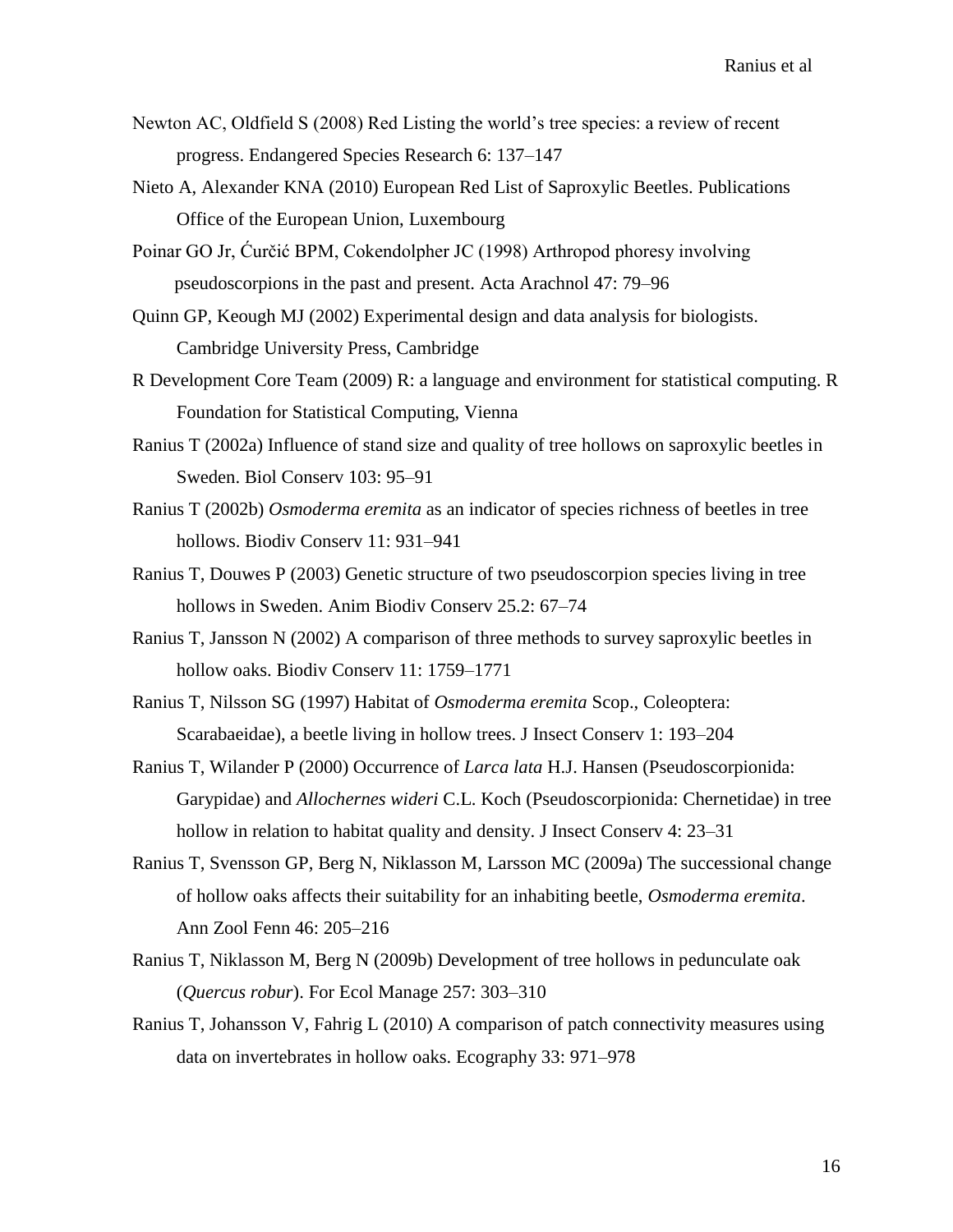- Schaffrath U (2003) Zu Lebensweise, Verbreitung und Gefährdung von *Osmoderma eremita*, (Scopoli, 1763) (Coleoptera; Scarabaeoidea, Cetoniidae, Trichiinae), Teil 2. Phillipia 249: 249––336
- Schmidt MH, Thies C, Nentwig W, Tscharntke T (2008) Contrasting responses of arable spiders to the landscape matrix at different spatial scales. J Biogeography 35: 157–166
- Schroeder LM, Ranius T, Ekbom B, Larsson S (2006) Recruitment of saproxylic beetles in high stumps created for maintaining biodiversity in a boreal forest landscape. Can J For Res 36: 2168–2178
- Snäll T, Ribeiro Jr PJ, Rydin H (2003) Spatial occurrence and colonisations in patch-tracking metapopulations: local conditions versus dispersal. Oikos 103: 566–578
- Sverdrup-Thygeson A, Skarpaas O, Ødegaard F (2010) Hollow oaks and beetle conservation: the significance of the surroundings. Biodiv Conserv 19: 837–852
- Thomas CD (2000) Dispersal and extinction in fragmented landscapes. P Roy Soc B Biol Sci 267: 139–145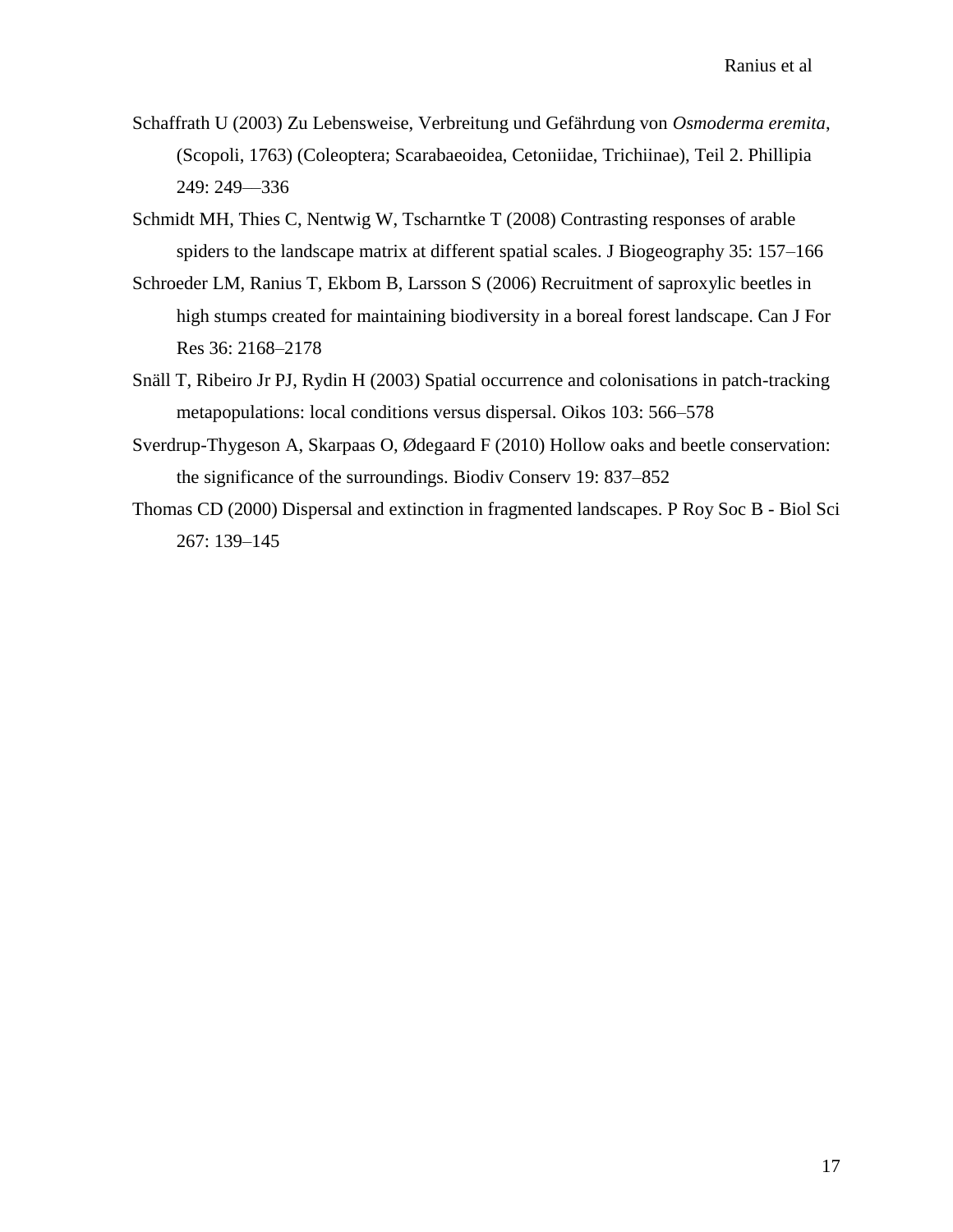Table 1. Characteristics of the five study areas in the county of Östergötland, southeast Sweden (Fig. 1), in which beetles and pseudoscorpions in hollow oaks were sampled.

| Name        | Coordinates<br>(midpoints) | Size<br>(km <sup>2</sup> ) | <b>Hollow</b><br>oaks/km <sup>2</sup> | No. sampled<br>trees | Sample<br>vear |
|-------------|----------------------------|----------------------------|---------------------------------------|----------------------|----------------|
| Bjärka Säby | 58°16' N, 14°45' E         | 1.3                        | 79.2                                  | 46                   | 2000           |
| Kättilstad  | 58°04' N, 15°50' E         | 201.0                      | 1.0                                   | 127                  | 1996           |
| Omberg      | 58°21' N, 14°39' E         | 22.5                       | 11.7                                  | 41                   | 2007           |
| Sankt Anna  | 58°24' N, 16°52' E         | 32.7                       | 6.3                                   | 26                   | 1997-98        |
| Skärkind    | 58°28' N, 16°01' E         | 94.7                       | 1.5                                   | 41                   | 2007           |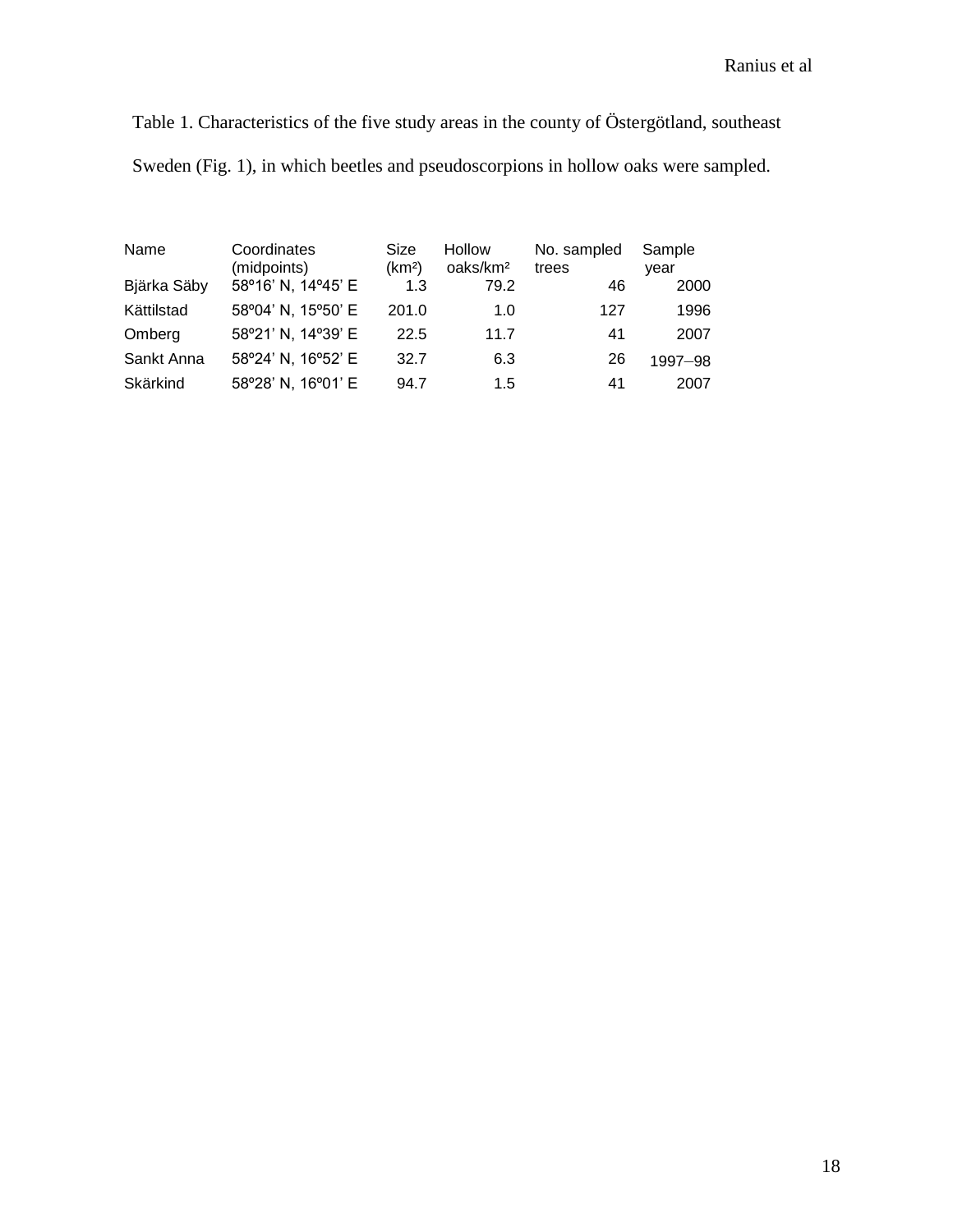Table 2. Observed and predicted occupancy per 2 km  $\times$  2 km squares in the county of Östergötland, Sweden.

| <b>Species</b>          | Red  | <b>Records Records</b> |      | Occ.    | Occ.    | Occ.  | U-est. | U-est. |
|-------------------------|------|------------------------|------|---------|---------|-------|--------|--------|
|                         | list | 1993                   | 2009 | 1993    | 2009    | pred. | 1993   | 2009   |
| Allochernes wideri (P)  | LC   | 10                     | 47   | 0.2%    | $0.8\%$ | 19.6% | 82.6   | 24.5   |
| Ampedus hjorti (B)      | LC   | 54                     | 192  | 0.5%    | 2.0%    | 13.7% | 28.9   | 7.0    |
| Allecula morio (B)      | NT   | 42                     | 261  | $0.7\%$ | 2.4%    | 17.3% | 24.3   | 7.1    |
| Ampedus cardinalis (B)  | NT   | 49                     | 203  | $0.7\%$ | 1.8%    | 11.4% | 17.5   | 6.2    |
| Larca lata $(P)$        | NT   | 4                      | 93   | $0.1\%$ | 1.5%    | 2.0%  | 16.8   | 1.3    |
| Osmoderma eremita (B)   | NT   | 158                    | 828  | 1.3%    | 4.7%    | 15.8% | 12.1   | 3.4    |
| Procraerus tibialis (B) | NT   | 59                     | 196  | $0.4\%$ | 1.9%    | 15.9% | 35.8   | 8.5    |
| Elater ferrugineus (B)  | VU   | 44                     | 132  | $0.4\%$ | $0.6\%$ | 1.4%  | 3.3    | 2.4    |
| Tenebrio opacus (B)     | VU   | 53                     | 112  | 0.3%    | $0.7\%$ | 4.3%  | 13.2   | 6.3    |

Beetle (B) and pseudoscorpion (P) species of study; Red list  $=$  red list categories in Sweden (VU = vulnerable; NT = near threatened; LC = least concern; Gärdenfors 2010); Records 1993 = number of records in 1993 or earlier; Records 2009 = number of records in 2009 or earlier; Occ. 1993 = proportion of squares with records in 1993 or earlier; Occ. 2009 = proportion of squares with records in 2009 or earlier; Occ. pred. = proportion of occupied squares according to the predictive model; U-est.  $1993 =$  factor of underestimation (= number of predicted occurrences / known occurrences) of the number of occupied squares, if only records in 1993 or earlier are considered; U-est. 2009 = factor of underestimation of the number of occupied squares, if records up to 2009 are considered. Total number of squares: 3,378.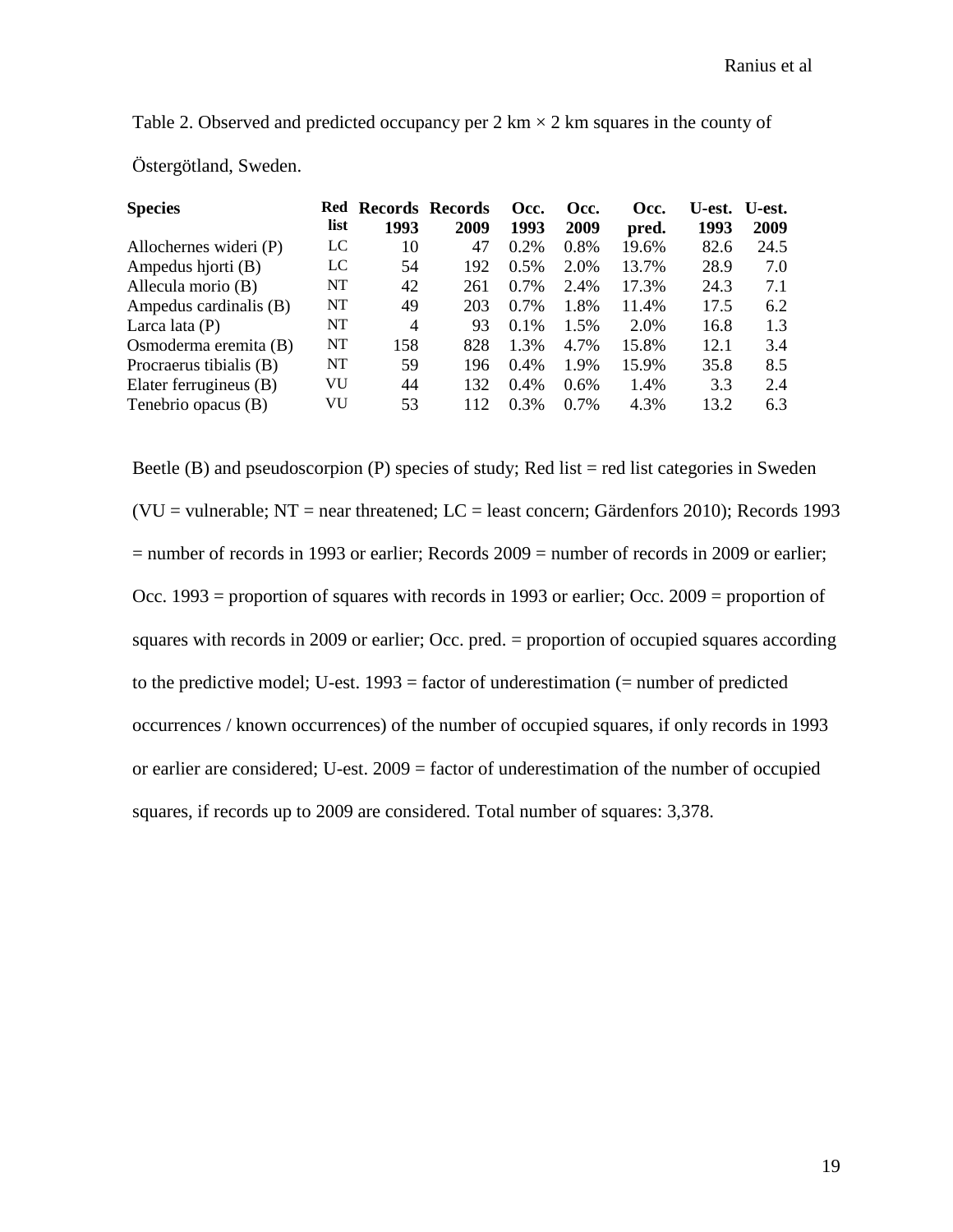Table 3. Study species, red list categories in Sweden, occupancy per tree (Occ.), and, for the most parsimonious (lowest AIC value) multiple logistic regression model of species' presence/absence per tree: intercept, coefficients, radius of the connectivity measure (Radius) and explained deviance (Exp. dev.). Data from 281 hollow oaks in southeastern Sweden (Fig. 1).

| <b>Species</b>          | Red       | Occ. | Inter   | <b>Open</b> | <b>Circum</b> | <b>Connect</b> | Radi             | Exp.  |
|-------------------------|-----------|------|---------|-------------|---------------|----------------|------------------|-------|
|                         | list      |      | cept    | ness        |               | ivity          | <b>us</b>        | dev.  |
| Allochernes wideri (P)  | LC        | 31%  | $-1.07$ | 0.286       |               |                | 135 <sup>1</sup> | 1.2%  |
| Ampedus hjorti (B)      | LC        | 31%  | $-2.39$ |             | 0.00265       | 0.0340         | 384              | 5.4%  |
| Allecula morio (B)      | <b>NT</b> | 37%  | $-2.72$ |             | 0.00503       | 0.0100         | 919              | 12.4% |
| Ampedus cardinalis (B)  | NT        | 25%  | $-3.52$ | 0.793       | 0.00271       | 0.0404         | 329              | 10.3% |
| Larca lata $(P)$        | <b>NT</b> | 7%   | $-8.13$ | 0.725       | 0.00549       | 0.0211         | 2857             | 30.5% |
| Osmoderma eremita (B)   | NT        | 37%  | $-1.96$ | 0.685       |               | 0.0740         | 192              | 10.9% |
| Procraerus tibialis (B) | NT        | 35%  | $-2.68$ |             | 0.00429       | 0.0132         | 911              | 7.6%  |
| Elater ferrugineus (B)  | VU        | 6%   | $-5.23$ | 0.278       |               | 0.0323         | 1104             | 21.9% |
| Tenebrio opacus (B)     | VU        | 15%  | $-6.86$ |             | 0.00918       | 0.0141         | 2760             | 23.8% |

<sup>1</sup> in the most parsimonious model for *A. wideri* the connectivity variable was excluded. When included, the relationship was positive.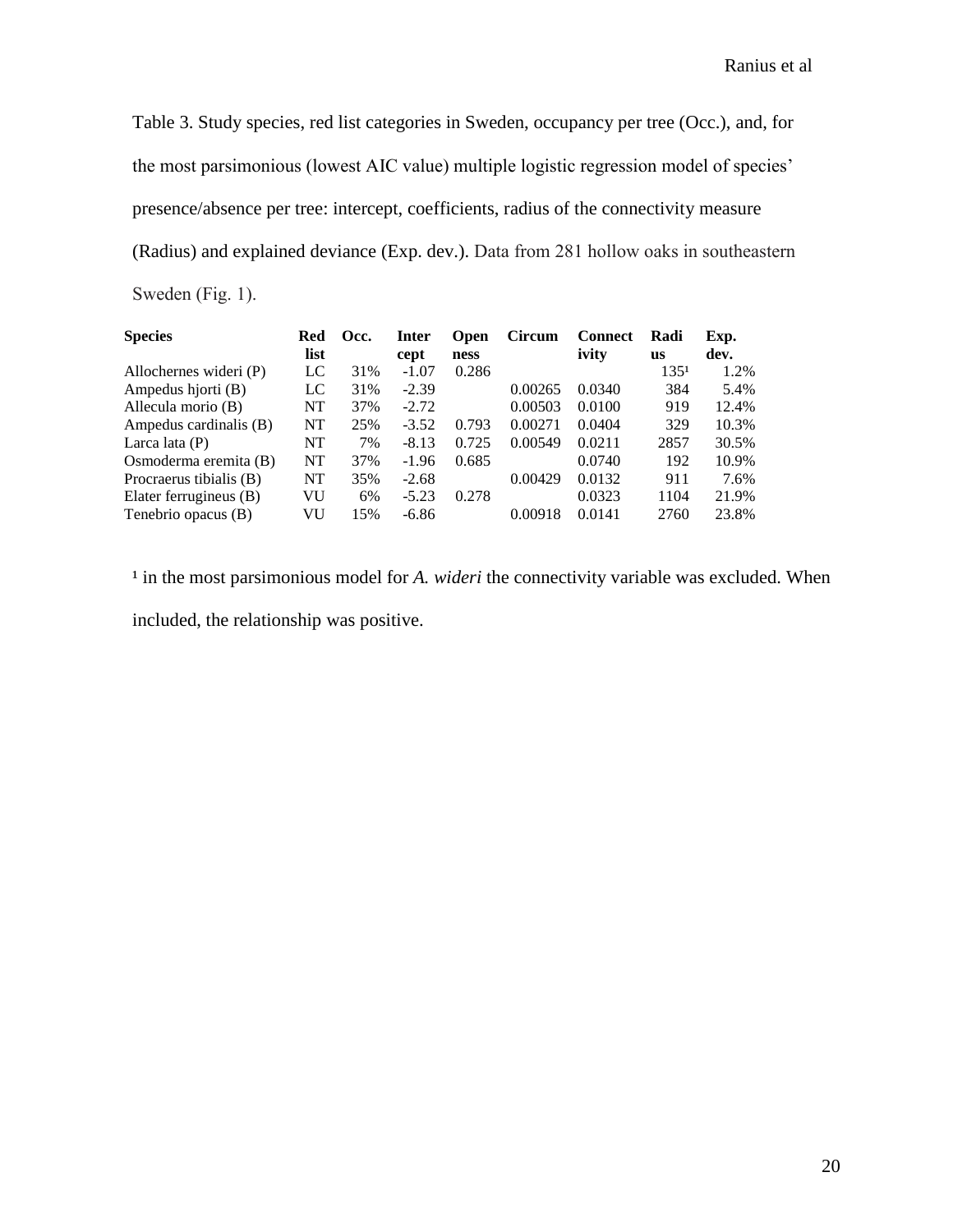Table 4. Relationships between predicted occurrence per  $2 \text{ km} \times 2 \text{ km}$  square and occurrence records up to 2009 for each species. All relationships were positive and all were significant at  $p < 0.001$ . "Limit = 1": the species is considered "present" in a square if it is predicted to be present in at least one tree. For "Limit  $= 2$ " and "Limit  $= 4$ " the cut-off level for when a species is considered "present" in a square is two or four trees, respectively. Explained deviance from generalized linear model with binomial distribution and logit link function (dependent variable: presence/absence in records, independent variable: predicted presence/absence). For each species, the highest value of the explained deviance is in bold.

| <b>Species</b>          | <b>Red list</b> | Limit $= 1$<br>Explained<br>Deviance | Prop. occupied<br>squares with<br>occurrence predicted | Prop. absent<br>squares with<br>absence predicted | Limit $= 2$<br>Explained<br>Deviance | $Limit = 4$<br>Explained<br>Deviance |
|-------------------------|-----------------|--------------------------------------|--------------------------------------------------------|---------------------------------------------------|--------------------------------------|--------------------------------------|
| Allochernes wideri (P)  | LC              | 17.4%                                | 85.2%                                                  | 81.0%                                             | 22.4%                                | 23.0%                                |
| Ampedus hjorti (B)      | LC              | 20.8%                                | 75.8%                                                  | 87.6%                                             | 22.1%                                | 16.6%                                |
| Allecula morio (B)      | NT              | 21.1%                                | 80.5%                                                  | 84.3%                                             | 24.5%                                | 19.6%                                |
| Ampedus cardinalis (B)  | NT              | $20.2\%$                             | 71.0%                                                  | 89.7%                                             | 17.5%                                | 11.5%                                |
| Larca lata $(P)$        | NT              | 11.8%                                | 30.0%                                                  | 98.4%                                             | 7.8%                                 | 3.5%                                 |
| Osmoderma eremita (B)   | NT              | 18.8%                                | 69.4%                                                  | 86.8%                                             | 16.2%                                | 12.1%                                |
| Procraerus tibialis (B) | NT              | 24.7%                                | 85.7%                                                  | 85.5%                                             | 17.5%                                | 25.5%                                |
| Elater ferrugineus (B)  | VU              | 34.8%                                | 63.2%                                                  | 99.0%                                             | 26.0%                                | 14.0%                                |
| Tenebrio opacus (B)     | VU              | 33.4%                                | 78.3%                                                  | 96.2%                                             | 31.5%                                | 20.9%                                |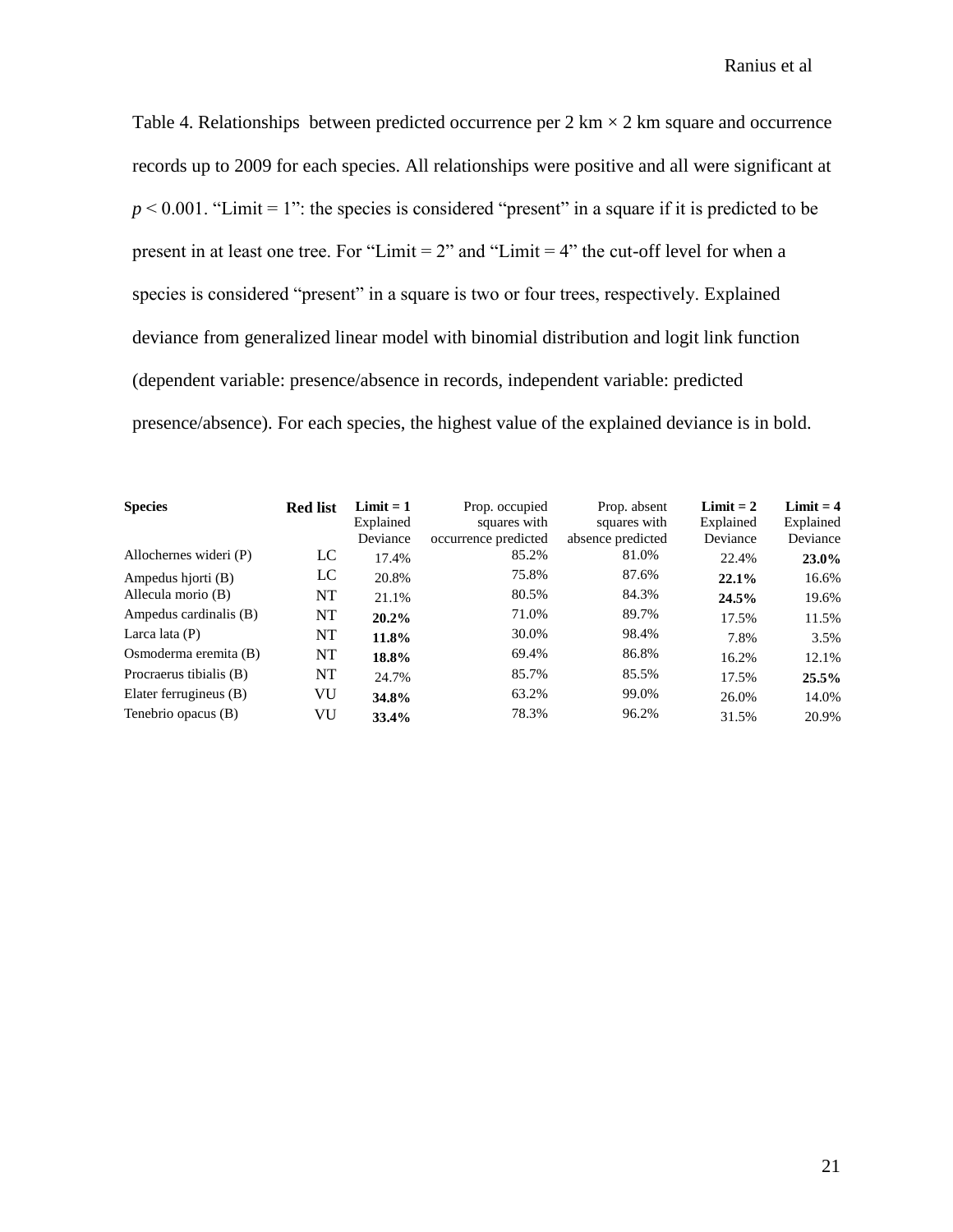

Fig. 1. Study areas in the county of Östergötland, Sweden. 1. Bjärka Säby; 2. Kättilstad; 3. Omberg; 4. Sankt Anna; 5. Skärkind.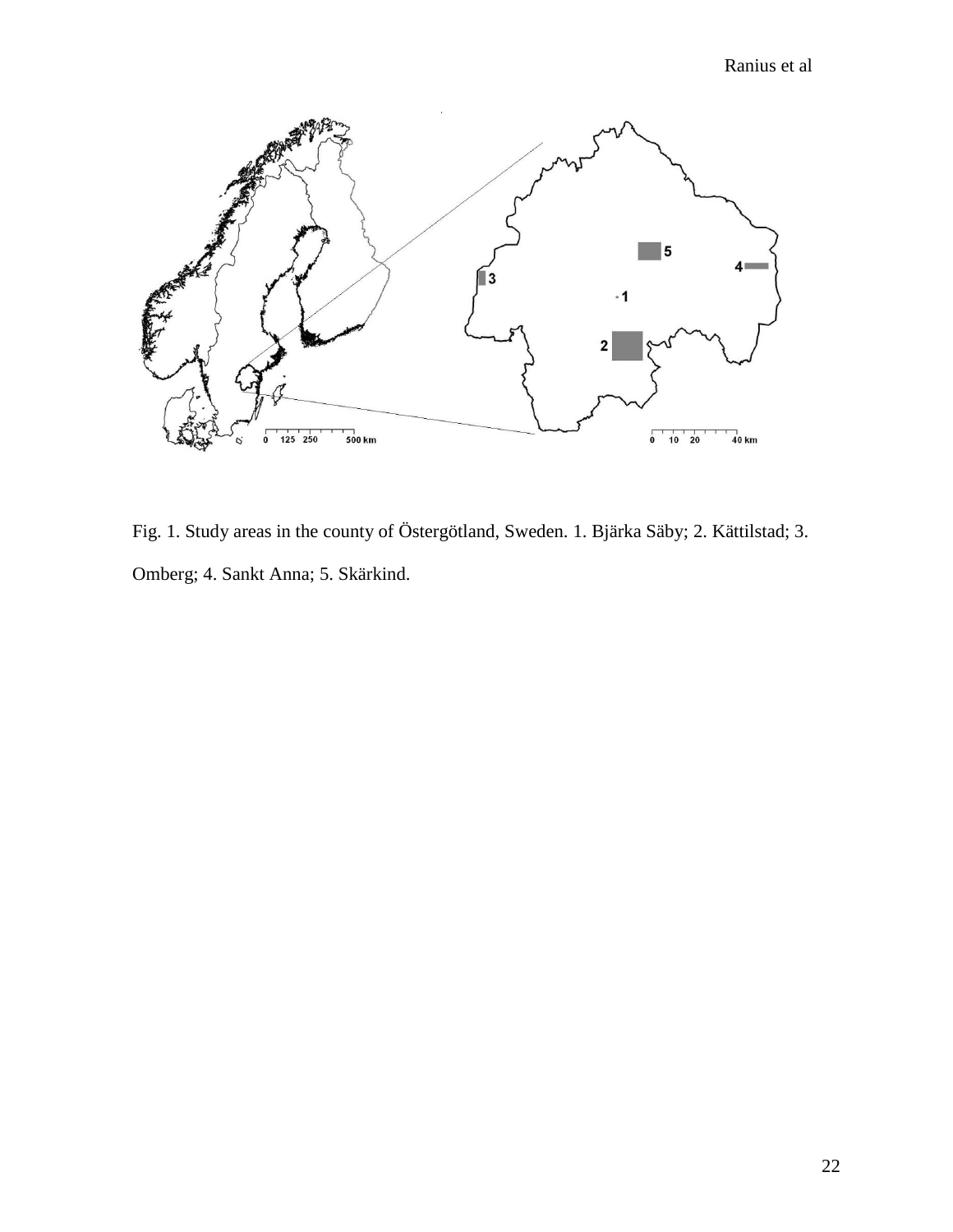

Fig. 2. The increase in explained deviance (%) of logistic regression models when adding different independent variables to the most parsimonious model but with this variable absent. Species presence/absence per tree is the dependent variable, habitat openness, trunk circumference, and connectivity (number of surrounding trees) are the independent fixed factors, and landscape identity is a random factor. All relationships were positive. If inclusion of the variable did not lower the AIC value, the explained deviance was reported as 0. For variables at the tree level, significance levels are given as \*,  $p < 0.05$ ; \*\*,  $p < 0.01$ ; \*\*\*,  $p <$ 0.001. The total explained deviance for the models are given as figures above the bars.  $VU =$ vulnerable;  $NT = near$  threatened;  $LC =$  least concern.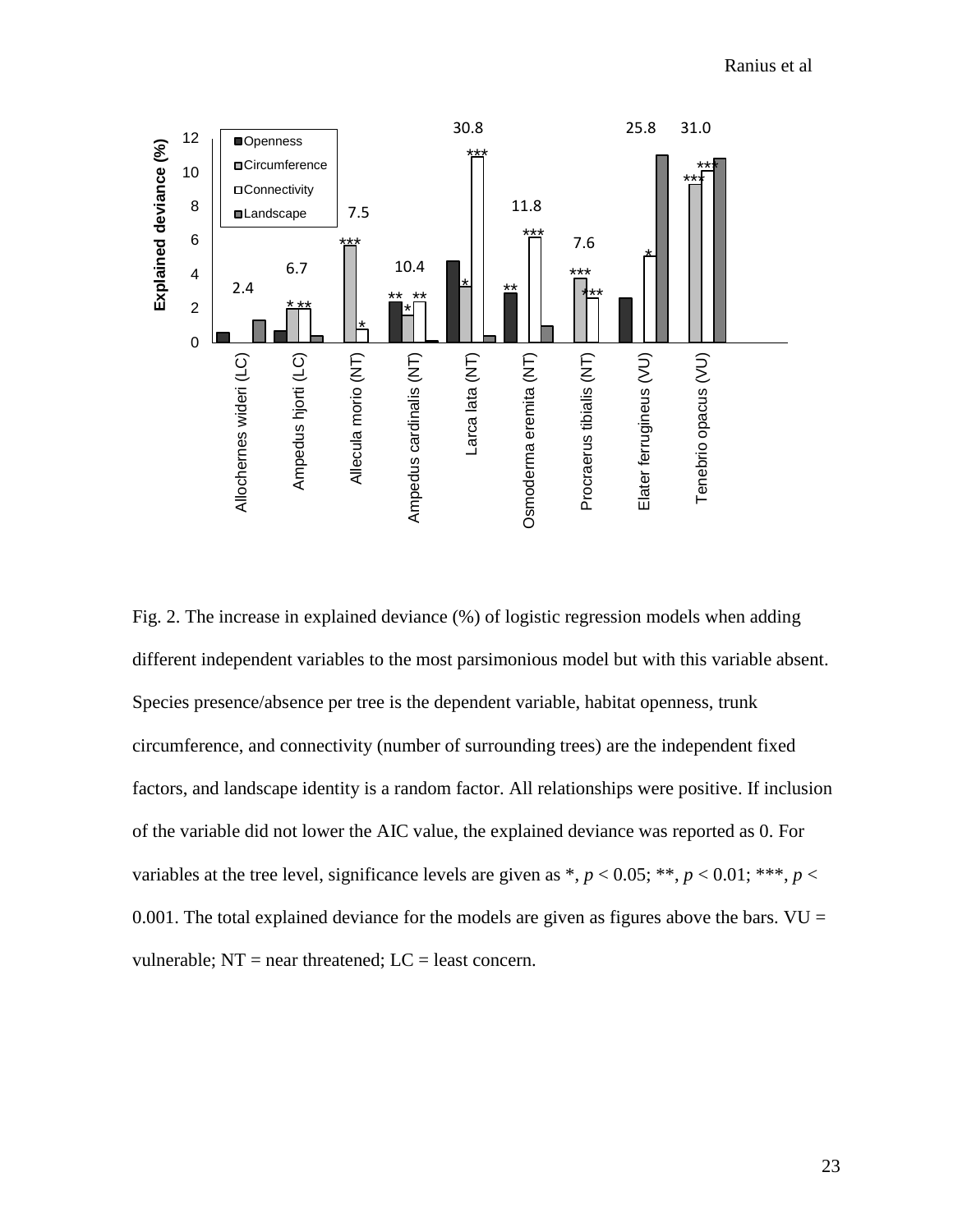

Fig. 3. Two examples of species' occurrences in the county of Östergötland, Sweden. a) predicted for *Osmoderma eremita* Scopoli; b) predicted for *Elater ferrugineus* L.; c) observed up to 2009 for *O. eremita*; d) observed up to 2009 for *E. ferrugineus*. The grey-scale represents the predicted number of occupied oaks per square.